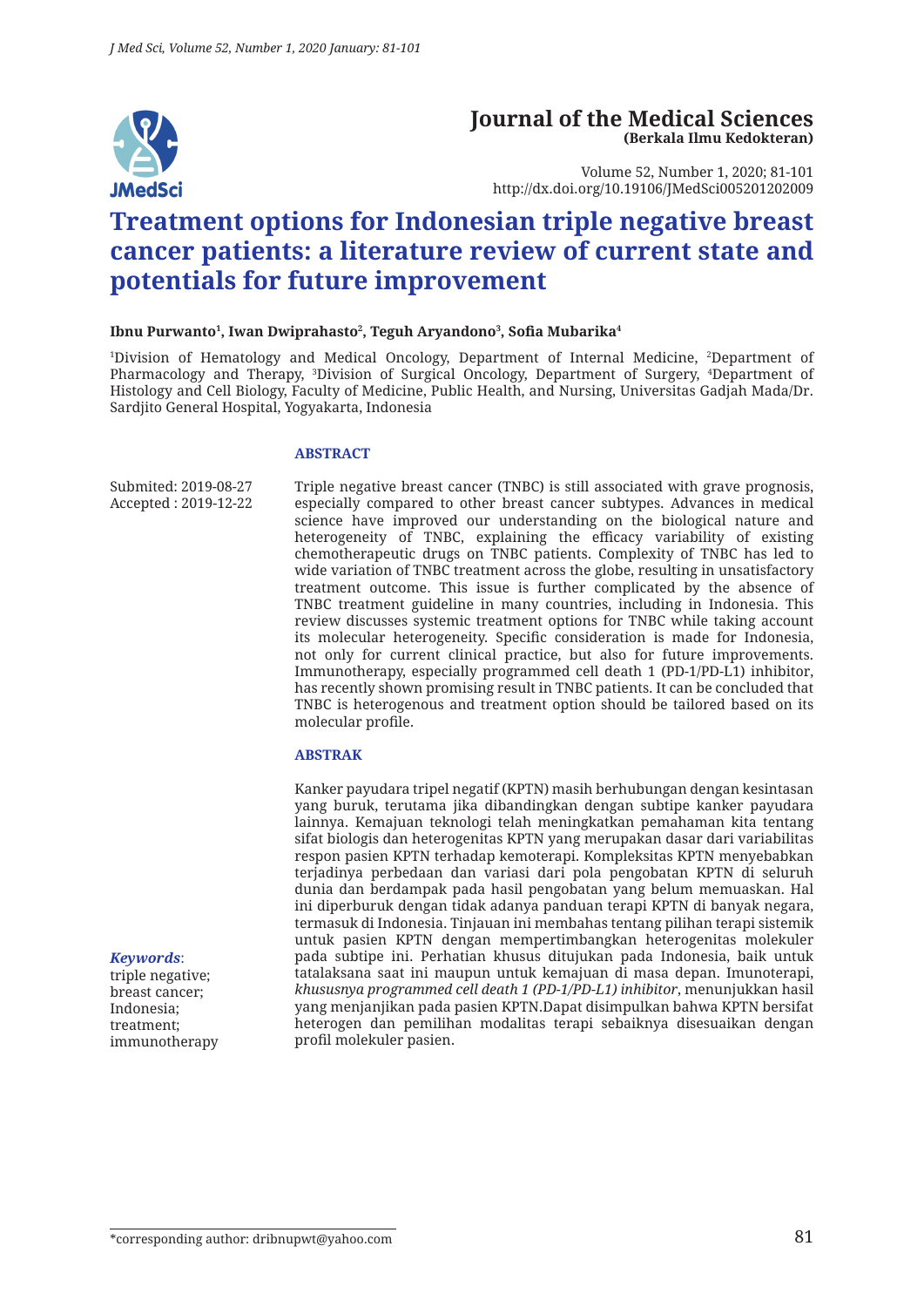### **INTRODUCTION**

Triple negative breast cancer (TNBC) accounts for 10 – 20% of all breast cancers which roughly translates into 200.000 of new cases annually worldwide.1,2 Epidemiological data of Indonesian showed that TNBC patients is very rare. According to reports from Widodo *et al.*<sup>3</sup> and Sitohang *et al.,*<sup>4</sup> TNBC accounts for 20-25% of all breast cancer cases in Dr. Sardjito General Hospital, Yogyakarta, Indonesia. TNBC is a very heterogeneous disease with wide variety of genetic expression and mutations. Collectively TNBC has the worst survival compared to other breast cancer subtypes. Existing treatment modalities still do not result in acceptable survival outcome.5 Although both ESMO and ASCO (NCCN) have published treatment guidelinesfor TNBC,there is still no standard chemotherapy regimenfor TNBC, leading to wide variation of TNBC treatment across the globe.<sup>6-8</sup>

In Indonesia, TNBC patients are mainly treated surgically followed by adjuvant chemotherapy. Since currently there is no guideline for TNBC treatment in Indonesia, Indonesian health professionals have to adapt and implement multiple international guidelines into their daily practice, albeit with limited success. The lack of consensus on choosing chemotherapy regimen for TNBC patients in Indonesia further complicates this issue. The aimed of this review paper was to provide recommendation and suggestion for the development of Indonesian guideline on TNBC treatment as well as for other developing countries that donot have such guideline at the moment.

#### **LITERATURE REVIEW**

### **TNBCheterogeneity**

TNBC is immunohistochemically defined as the lack of estrogen receptor (ER) and progesterone receptor (PR) expression accompanied with the lack of human epidermal growth FACTOR receptor2 (HER2) overexpression.9 According to American society of clinical oncology/college of American pathologist (ASCO/CAP) guidelines, ER and PR expression have to be  $\leq 1\%$  for them to be considered as negative.10 Classifying TNBC according to IHC is not enough as the heterogeneity of TNBC extend beyond ER, PR, and HER2 expression alone. Multiple attempts have been done to improve the classification of TNBC with the most widely discussed at the moment being classification by Perou *et al.*11 (PAM50) and Lehmann *et al.*<sup>12</sup>  $(Vanderhillt)$ <sup>12-16</sup>

Perou *et al.*<sup>11</sup> provided the first insight on "intrinsic subtypes" of breast cancer based on gene expression profiling analysis. Perou *et al.*11 came up with 4 intrinsic subtypes of breast cancer, namely luminal, HER2-enriched, basal-like and normal breast-like. Breast cancer subtypes according to Perou's classification was further added by research done by Sørlie *et al.*12 which divided luminal subtypes into luminal A and B. Prat *et al.*17 added Claudin Low subtype. Throughout the years, this classification has been intensively studied and has showed clinical and prognostic significance, albeit limited.12-15 Prat *et al.*<sup>14</sup> later refined the 6 subtypes classification into 2 subtypes, basal-like and non-basal-like.

Lehmann *et al.*<sup>18</sup> initially classified TNBC into 6 subtypes (also known as TNBC type), namelybasal-like 1 and 2 (BL1 and BL2), immunomodulatory (IM), mesenchymal (M), mesenchymal stem–like (MSL), and luminal androgen receptor (LAR). Further research then considered IM and MSL subtypes to had been defined by the high expression of genes from the tumor microenvironment and not from the actual tumor cells, leading to the omission of IM and MSL subtypes from the refined classification,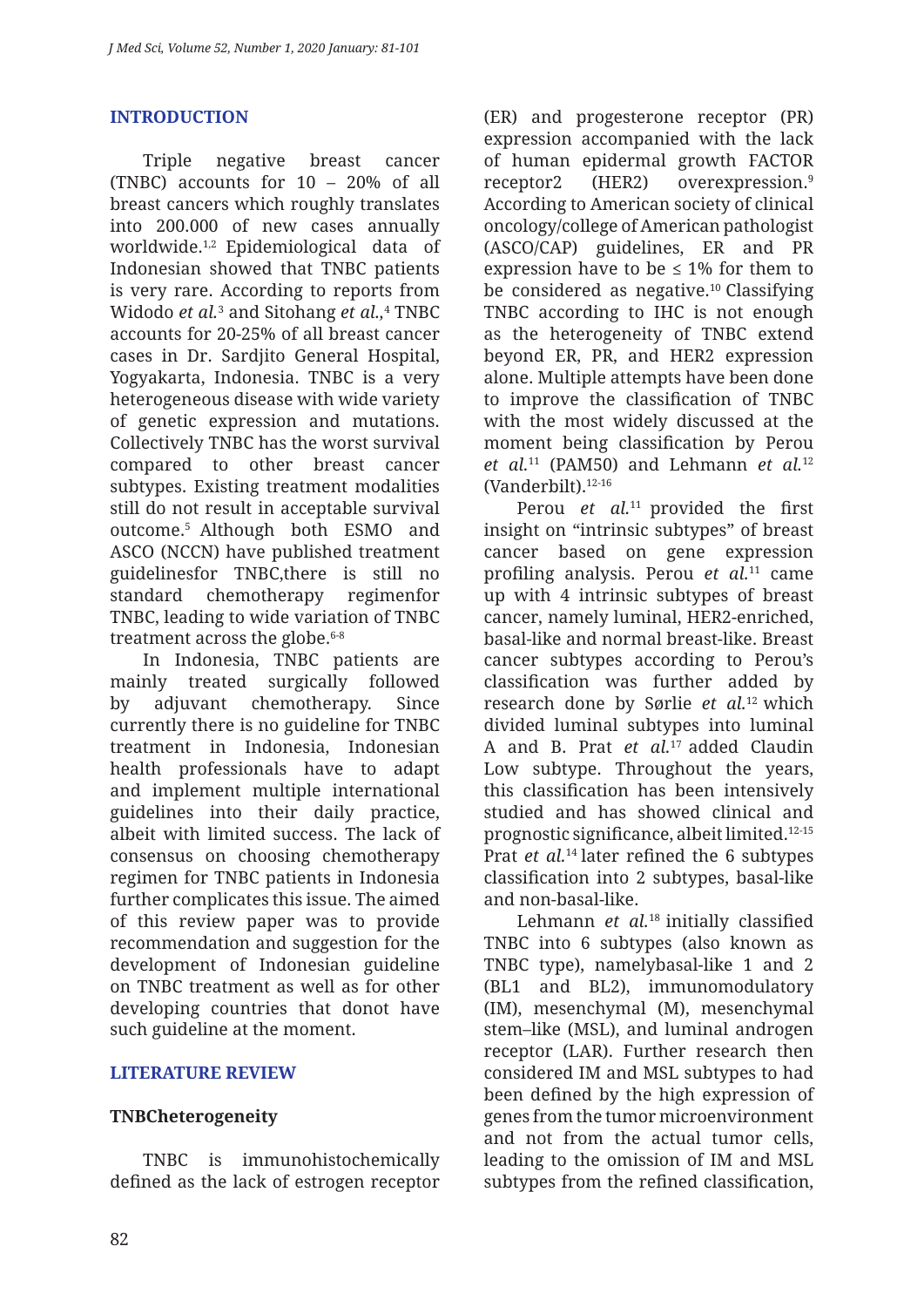also known as TNBCtype-4.14,16 Masuda *et al.*19 investigated the clinical relevance of the original Vanderbilt classification (TNBCtype) in neoadjuvant setting with anthracycline and taxane chemotherapy. They found that BL1 subtype had the highest pathologic complete response (pCR) rate (52%) and BL2 and LAR had the lowest (0 and 10%, respectively).

Although Perou *et al*,<sup>11</sup> (later refined by Prat*et al.*14) and Lehmann *et al.*<sup>16</sup> came up with different classifications, both shared some overlapping entities. Both classifications came up with 3 basic subtypes, mesenchymal, basal-like, and LAR in Vanderbilt classification and Claudin-low, basal-like and luminal/ HER2E in PAM50 classification.<sup>14</sup> Apart from significant scientific contribution, neither of the two classifications can fully describe the heterogeneity of TNBC's biological characteristic which causes more researchers to try to find a better classification of TNBC. Burstein *et al.*<sup>20</sup> thought gene profiling alone might not be enough to classify TNBC and attempted to combine gene profiling with transcriptomic analysis according to mRNA to classify TNBC (Baylor classification). Burstein *et al,*<sup>20</sup> classified TNBC into 4 subtypes, namely: luminal-AR (LAR), mesenchymal (MES), basal-like immune-suppressed (BLIS), and basal-like immune-activated (BLIA). Out of the four subtypes, BLIS subtype has the best prognosis for both DFS and DSS while BLIA has the worst. According to Burstein *et al,*<sup>20</sup> Baylor classification does havesome similarities with both Vanderbilt and PAM50 classifications. The LAR subtype in Baylor classification is very similar with LAR subtype in Vanderbilt classification while both BLIS and BLIA subtypes from Baylor classification are entirely classified asbasal-like according to PAM50 classification.<sup>20</sup>

Current classifications of TNBC allow researchers to systematically analyze treatment effect on different TNBC subtypes. Although useful in clinical trials, more evidence is needed to establish the prognostic and therapeutic value of these classifications.

# **TNBC in Asian population**

Race and ethnic group are known to influence characteristic and prognosis of TNBC.<sup>21</sup> Compared to America, India has higher prevalence of TNBC (>30% of all breast cancer) and is associated with younger age at diagnosis and worse prognosis.22-25 Different pattern is observed in Chinese population. China has one of the lowest prevalence of TNBC among Asian countries (around 10.4-13.5% of all breast cancer) with significantly better survival compared to other population (5- and 10-year OS were as high as 79.92 and 82%, respectively).26,27 Currently, there is no data of TNBC survival in Indonesian patients, although the incidence is around 20-25% of all breast cancer cases, relatively high compared to other  $countries$ <sup>3,4</sup>

### **TNBC treatment modalities** *Local control*

Surgery and radiotherapy in TNBC are principally similar with other breast cancer subtypes and will not be discussed in this paper.

# *Systemic therapy*

Systemic chemotherapy, both as adjuvant and neoadjuvant therapy, is the main treatment of TNBC. All of the chemotherapy regimens used in breast cancer in general can be used in TNBC with anthracycline- and taxanebased chemotherapy being the more preferred option for both adjuvant and neoadjuvant settings.28-30

# *Platinum salt*

Addition of platinum salt towards standard chemotherapy regimen had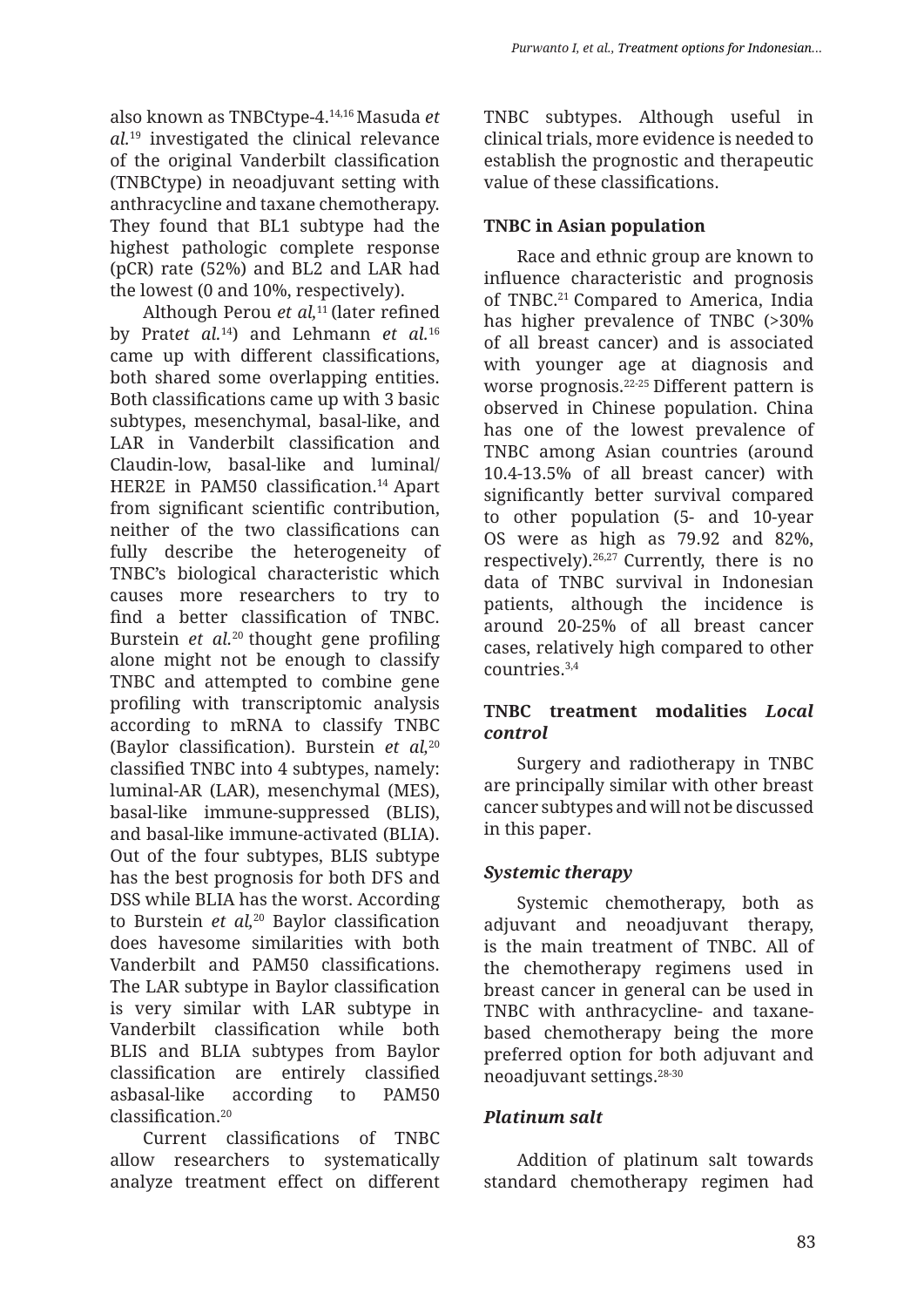been proven to improve survival in TNBC patients. CALGB 40603 trial showed that addition of carboplatin to standard regimen (paclitaxel 80 mg/ m2 once a week for 12 weeks, followed by doxorubicin plus cyclophosphamide once every 2 weeks for four cycles) significantly increased pCR breast (60% vs. 44%; p=0.0018) and pCR breast/axilla (54% vs. 41%; p=0.0029).<sup>31</sup> Follow-up analysis of CALGB 40603 trial reported that three-year overall EFS was 74.1% and OS 83.2%. Patients who achieved pCR breast had significantly better threeyear EFS compared to those who did not (84.8% vs. 61.8%).32 Although it should be noted that the addition of carboplatin or bevacizumab significantly increased chemotherapy-related toxicity which decreased the chance for patients to complete the standard chemotherapy regimen without skipped doses, dose modification, or early discontinuation.

Similar with CALGB 40603 trial, GeparSixto trial also showed that the addition of carboplatin to standard regimen (18 weeks of paclitaxel 80 mg/ m2 once a week and non-pegylated liposomal doxorubicin 20 mg/m2 once a week) increased pCR rate in TNBC patients (53.2% vs. 58%; p=0.005) but not in HER2-positive breast cancer. Increased incidence of chemotherapy associated toxicity due to the addition of carboplatin also observed in GeparSixto trial.33 Comparing 2 of the most commonly used platinum agents in treating metastatic TNBC patients, phase II TBCR009 trial found that cisplatin had abetter response rate compared to carboplatin (32.6% vs. 18.7%). The overall response rate for both agents combined was 25.6% and was particularly high in individuals with BRCA1/2 mutations compared to the ones without the mutation  $(54.5\% \text{ vs. } 19.7\%).^{34}$ Long term follow-up showed that stage II/ III TNBC patients treated with paclitaxel (175 mg/m2, day1) plus carboplatin (area under the curve  $= 5$ , day2) resulted in significantly higher five-yearrecurrence-

84

free survival (RFS) compared to patients treated with epirubicin (75mg/m2, day1) plus paclitaxel (175mg/m2, day2) (EP) (77.6% vs. 56.2%; p=0.014). Five-year OS were not significantly different between 2 treatment arms (83.3% vs. 70.7%; p=0.350). Patients who achieved pCR had significantly better five-year RFS (94.7% vs. 56.1%; p=0.043) and OS (100.0% vs. 67.2%; p=0.004).35

The effectiveness of platinum salt in treating TNBC is thought to be caused by formation of DNA-platinum adducts which leads to inter- and intrastrand cross-links. This cross-linking of DNA interferes with replication and transcription which results in the breaking of a double-stranded DNA strand and ultimately results in cell death.<sup>36</sup> Platinum is especially effective in TNBC with BRCA1 germline mutation because BRCA1 is a mediator of homologous recombination (HR) and mutation of BRCA1 leads to decreased DNA repair and DNA stability. Byrski *et al.*37 observed 90% pCR rate in 10 patients with BRCA1 mutation (9 TNBC, 1 incomplete data) treated with cisplatin  $(75mg/m^2)$  every 3weeks for four cycles). Effectiveness of platinum in BRCA mutated patients is further elucidated in another study by Byrski *et al.*37 In this study 102 BRCA1 mutation carriers were treated with different chemotherapy regimens and the highest pCR rate was achieved in patients treated with cisplatin (83%), followed by AC/FAC regimen (22%), AT regimen (8%), and CMF regimen (7%). Although positive results have been seen in BRCA1 mutated TNBC patients, BRCA1 mutation is found only in 23- 57% of all TNBC cases.38,39 Incidence of BRCA mutation seems to be varied according to race and country.40 Nanda *et al.*41 observed that BRCA mutations were highest among Ashkenazi Jewish families, followed by Caucasians and African Americans (69.0, 46.2, and 27.9% respectively). In Indonesia, studies have showed that BRCA mutations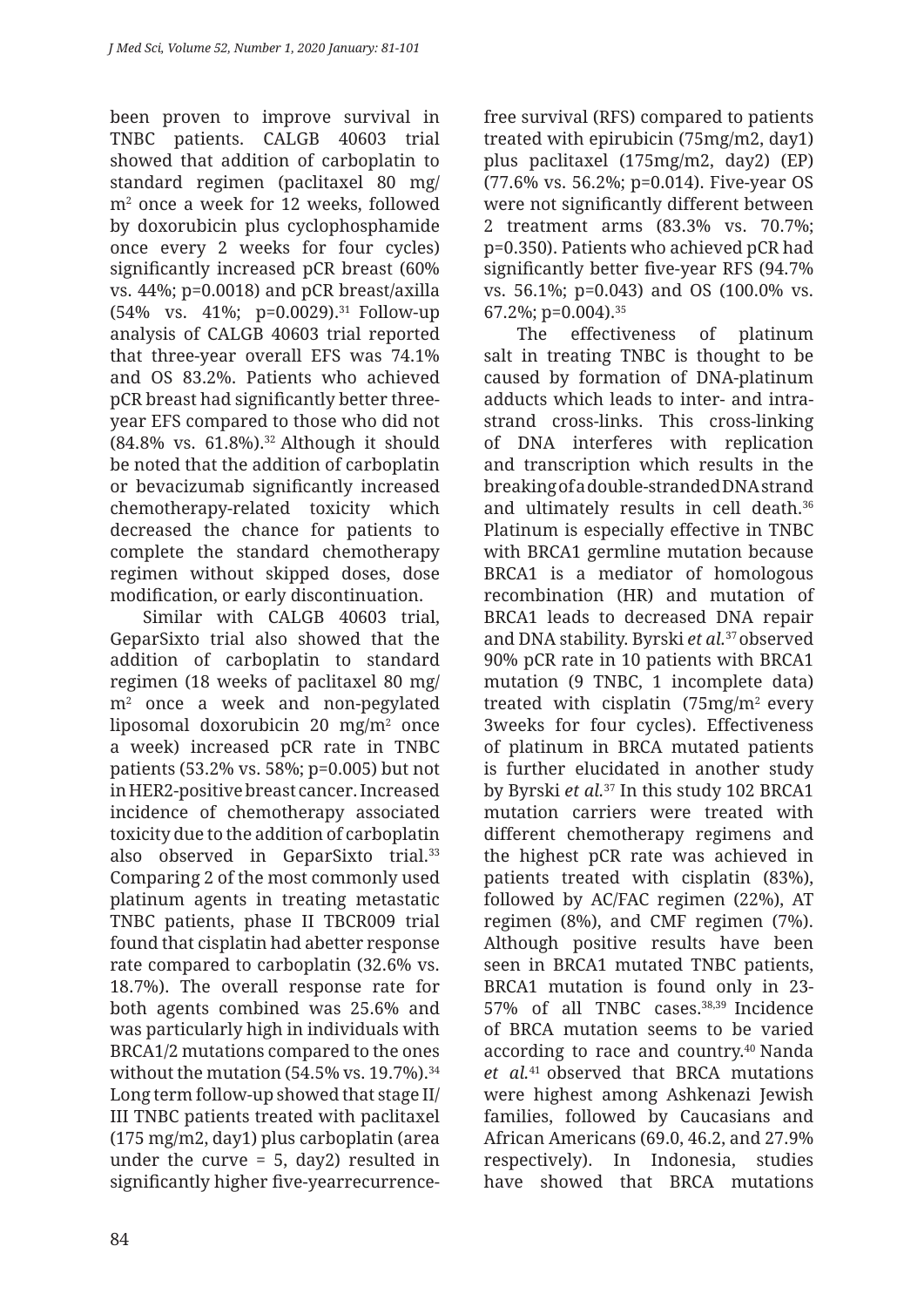occurred in 0-7.8% of all breast cancer patients,42,43 which is similar with other Asian countries.44,45 Furthermore, BRCA1 mutation represent only a fraction of basal-like subtype according to PAM50 or BL1 and BL2 according to Vanderbilt classification which means there is still a huge proportion of TNBC patients that requires different treatment approach.14,18

# *PARP inhibitor*

Poly (ADP-ribose) polymerase (PARP) is important in facilitating base excision repair (BER).46 As BER is essential in singlestrand DNA breaks repair, inhibition of PARP may lead to accumulation of DNA single-strand breaks, which in the absence of double-strand homologous recombinant (HR) repair mechanism, causes "synthetic lethality".47 In many breast cancer cases, including TNBC, double-strand HR repair defect is associated with BRCA1 mutation.38,39,48 Since PARP is highly expressed in more than 80% of BRCA1 mutated TNBC patients, inhibition of PARP is thought to add benefit in treatment of TNBC.<sup>49,50</sup>

The positive impact of PARP inhibitor in the treatment of TNBC patients was shown in a phase II trial by O'Shaughnessy *et al*. 51 This study found that the addition of iniparib to gemcitabine and carboplatin improved the rate of clinical benefit from 34 to 56% (p=0.01) and the rate of overall response from 32 to 52% (p=0.02). The median progression-free survival (PFS) and overall survival (OS) were also prolonged with the addition of iniparib (3.6 vs. 5.9 months and 7.7 vs. 12.3 months respectively). However, the positive result from phase II trial did nottranslate very well in the phase III confirmation trial as the addition of iniparib to gemcitabine and carboplatin showed that improved OS (HR 0.65, 95%CI: 0.46-0.91) and PFS (HR 0.68; 95%CI: 0.50-0.92) only seen when the regimen was given as second-/third-line

treatment.<sup>52</sup>

Other types of PARP inhibitor have been tested in clinical trials and showed positive result in treating TNBC. A report published from I-SPY 2 trial showed that addition of carboplatin and veliparib to standard chemotherapy regimen [12 cycles of weekly paclitaxel followed by doxorubicin/cyclophosphamide (AC) X 4] increased pCR rate of TNBC patients (51% vs. 26%) with 88% predicted probability of phase 3 success.<sup>53</sup> A phase III trial of 302 patients by Robson *et al.*<sup>54</sup> found that olaparib (PARP1 and PARP2 inhibitor) improves the outcome of metastatic breastcancer patients with *BRCA* mutation. Median progression-free survival was significantly longer in the olaparib group compared to the standardtherapy group (7.0 vs. 4.2 months; PFS: HR 0.58, 95%CI: 0.43-0.80). The response rate was 59.9% in the olaparib group and 28.8% in the standard-therapy group with sub analysis result showing significantly better response in TNBC patients compared to hormone-receptor positive patients/HR 0.43 (95%CI: 0.29- 0.63) vs 0.82 (95%CI: 0.55-1.26).<sup>54</sup>

# *EGFR inhibitor*

Epidermal growth factor receptor (EGFR),a member of ErbB family of receptor tyrosine kinasehas been showed to be important contributor oftumor cell proliferation, migration, and survival.55-58 Research has showed that EGFR expression tend to be higher in TNBC patients when compared to non-TNBC patients, is more frequently seen in basal subtype and associated with worse prognosis.14,18,59-61 However, reports on the frequency of EGFR overexpression in TNBC have been varied (13-89%), with lower frequency particularly observed in Korean patients (13-30%), suggesting EGFR overexpression might be influenced by race.60,62,63 As EGFR is involved in various carcinogenesis processes and is highly expressed in TNBC, the addition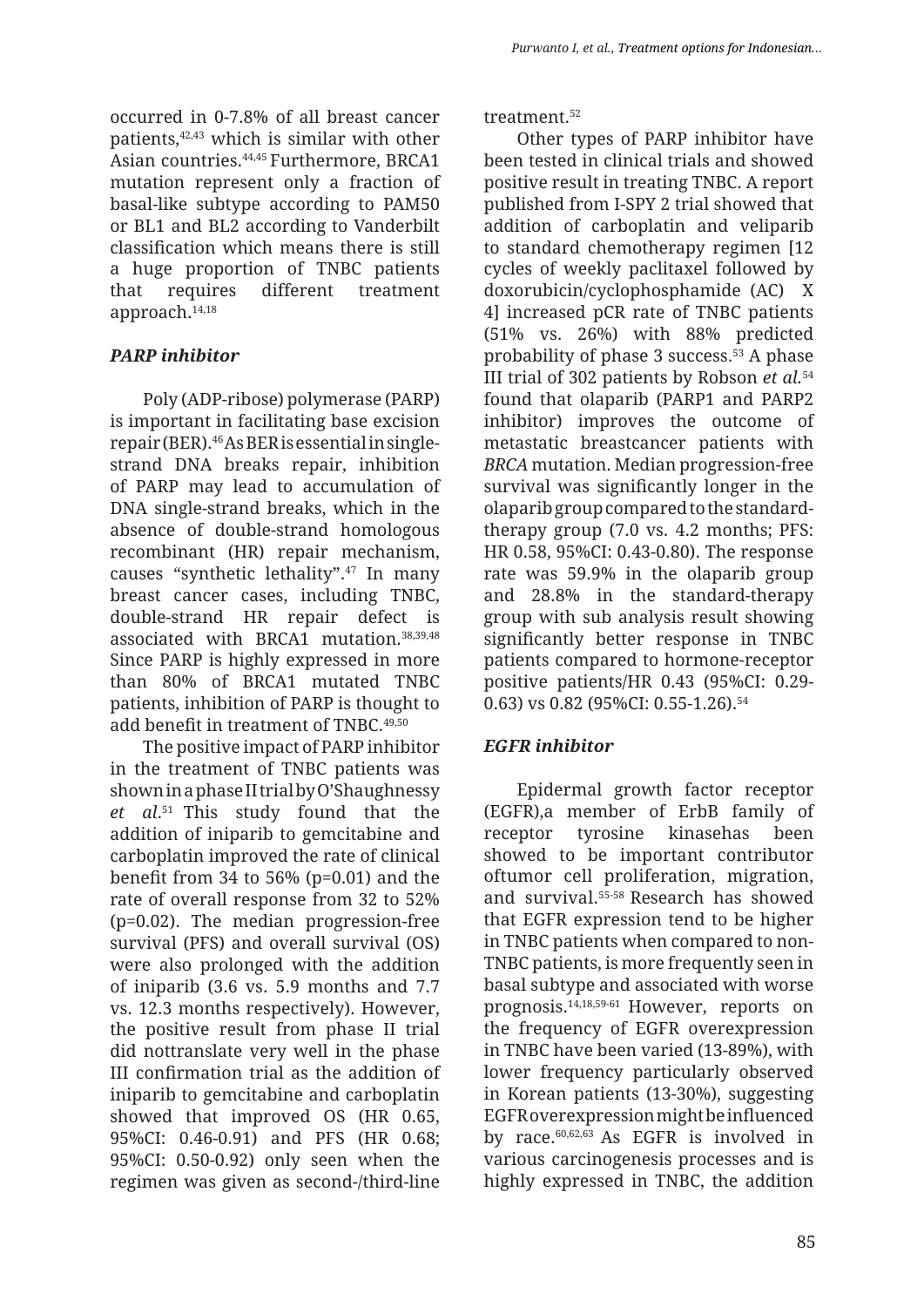of EGFR inhibitor theoretically will add benefit in TNBC patients. Despite promising results in preclinical studies, results from clinical trials have been lackluster at best. Most trials reported that the addition of EGFR inhibitor didn't result in significant clinical response in advanced TNBC patients and was associated with increased incidence of chemotherapy-related side effects, especially hematological toxicities. 64-67 The only clinically significant result of EGFR inhibitor so far was reported by Carey *et al.*68 with 6% response rate (RR) shown in the addition of cetuximab in metastatic TNBC treatment, while cetuximab plus carboplatin resulted in 16% RR after progression. Disappointing results from clinical trials makes it difficult to suggest the usage of EGFR inhibitor in TNBC treatment. However, because further research on this topic is ongoing, the role of EGFR inhibitor in management of TNBC patients has not been determined.

#### *Androgen receptor inhibitor*

Androgen receptor (AR) is expressed in all of breast cancer subtypes, including TNBC.69-72 Researchhas shown that AR is expressed in 12-53% of all TNBC patients.72-75 The wide frequency difference of AR expression between studies is partly explained by the absence of standardized method of determining AR positivity. AR negativity in TNBC is associated with younger age at diagnosis and worse prognosis in African American women. Classification of TNBC by Lehmann *et al.*16 and Burstein *et al.*20 grouped AR expressing TNBC as a separate entity (LAR subtype). This LAR subtype was observed to have lower rate of response towards neo-adjuvant chemotherapy, suggesting the need for different treatment approach towards this subtype.19

Due to the success of targeting estrogen and progesterone receptors in treating hormone positive breast cancer, research on the effectiveness of AR inhibitor in treating breast cancer, especially TNBC became more prevalent. As a proof of concept for the role of AR inhibitor in treating TNBC, Gucalp *et al.*<sup>75</sup> reported that bicalutamide showed 19% clinical benefit rate (CBR) when given to ER-PR- metastatic breast cancer patients. Similar with previous study, Bonnefoi *et al,*76 reported that the addition of abiraterone acetate (AA) and prednisone resulted in 20% CBR and 6.7% objective response rate (ORR)in advanced AR+ TNBC patients.More recently, a phase II study by Traina *et al.*77 reported that enzalutamide resulted in 33.3% of CBR when given to AR+ TNBC patients treated with 0-1 prior lines of therapy with fatigue as the only grade 3 or higher drug related toxicity.

# *PD-1/PD-L1inhibitor*

Programmed death 1 receptor (PD-1) is an immune checkpoint receptor and when bound to its PD-L1 ligand, results in immunoinhibitory response which contributes to cancer cell survival and progression.78-81 In cases of cancer that expresses PD-1/PD-L1, inhibition of PD-1/ PD-L1 results in cancer cell death. Studies have shown that PD-1/PD-L1 expression in TNBC tend to be higher when compared to non-TNBC with estimated frequency of 20-58% in all of TNBC patients.82-86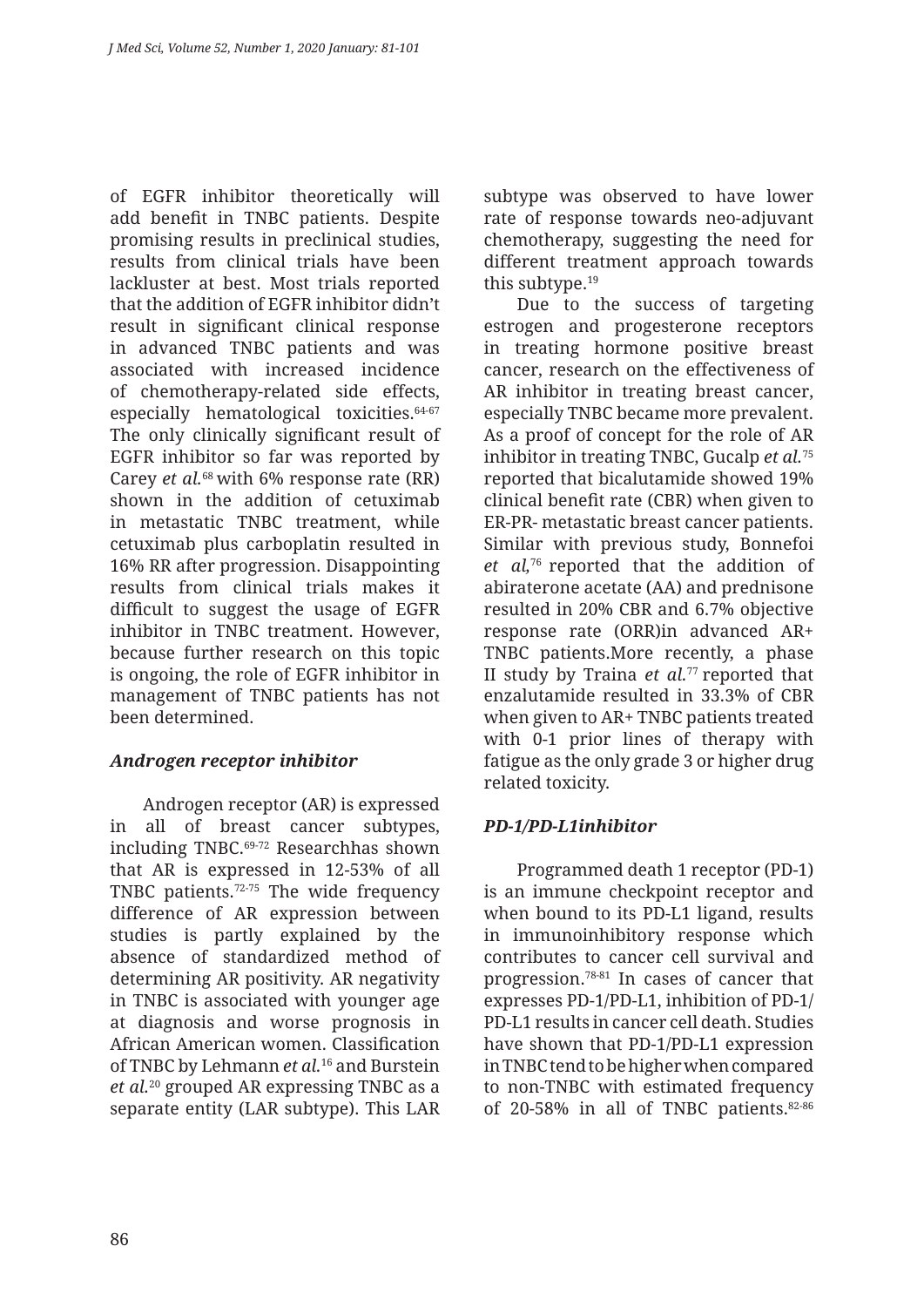High expression of PD-1/PD-L1 has been associated with high expression of TILs, including in TNBC.<sup>87</sup> Higher expression of TILs is associated with better survival in TNBC patients, suggesting the potential of PD-1/PD-L1 inhibitor as a candidate for TNBC treatment.<sup>88</sup>

Promising results have been seen in clinical studies of PD-1/PD-L1 inhibitor in TNBC treatment. A phase 1b KEYNOTE-012 study by Nanda *et al.*83 reported that single agent pembrolizumab (10 mg/kg every 2 weeks) treatment in advanced TNBC patients resulted in 18.5% ORR accompanied by generally mild drug related toxicity, although 15.6% of the patients experienced grade  $\geq$  3 toxicity and one patient died due to treatment-related cause. In phase II study, Nanda *et al.*89 reported that the addition of pembrolizumab increased the raw pCR rate by 52.1% (19.3 to 71.4%) and estimated pCR rate by  $> 40\%$ , with predicted probability of success in phase III trial of 99.3%. Immune related toxicities were observed in 5 of 69 patients included in this study, which were hypophysitis (I patient) and adrenal insufficiency (4 patients).Given as first line therapy in metastatic TNBC patients, pembrolizumab (200 mg Q3W) monotherapy showed 23% ORR with manageable safety profile.<sup>90</sup>

Other trials have also showed similarly positive results of PD-1/PD-L1 inhibitor in advanced TNBC patients. A phase 1b KEYNOTE-173 study by Schmid *et al,*84 reported overall ORR (CR+PR) before surgery of 80% (90% CI: 49-96) in A (single-dose pembrolizumab followed by 4 cycles of pembrolizumab Q3W + nab-paclitaxel (Np) weekly followed by 4 cycles of pembro + doxorubicin +

cyclophosphamide Q3W)and 100% (90% CI, 74-100) in B (same as in A but with carboplatin Q3W added to pembro + Np). ypT0/Tis pCR rate was 70% (90% CI: 39- 91) in A and 100% (90% CI: 74-100) in B; ypT0 ypN0 pCR rate was 50% (90% CI: 22-78) in A and 90% (90% CI: 61-100) in B; and yT0/Tis ypN0 pCR rate was 60% (90% CI, 30-85) in A and 90% (90% CI: 61-100) in B.A phase Ib trial by Adams *et al,*91 showed that atezolizumab (800 mg Q2W; d1,15) and nab-paclitaxel (125 mg/ m2 Q1W; d1,8,15, q3 of 4 weeks) resulted in 42% confirmed ORR. PD-1/PD-L1 inhibitor is perhaps the most promising immunotherapy agent for TNBC that we have so far, although more evidence is still needed to support routine use of this agent for TNBC treatment.

# *Eribulin*

Eribulin, a microtubule inhibitor, recently has shown positive results when given to TNBC patients. A phase III clinical trial assessing the effect of eribulin on pretreated metastatic breast cancer showed that the addition of eribulinmesylate  $1.4 \text{ mg/m}^2$  significantly improved PFS (HR 0.77; 95% CI: 0.60-0.97; p=0.028) and OS (HR 0.72; 95% CI:0.57- 0.90; p=0.005) in TNBC patients.<sup>92</sup> In another study, Manikhas *et al.*93 observed that metastatic TNBC patients treated with erbulin resulted in 9.6% of clinical ORR and 46.1% stable disease with relatively well tolerated drug related toxicity. More recently, a phase Ib/II trial showed that eribulin in combination with pembrolizumab resulted in ORR of 29.2% (95% CI: 18.6-41.8) when given to metastatic TNBC patients (Eisai Co Ltd, 2017).94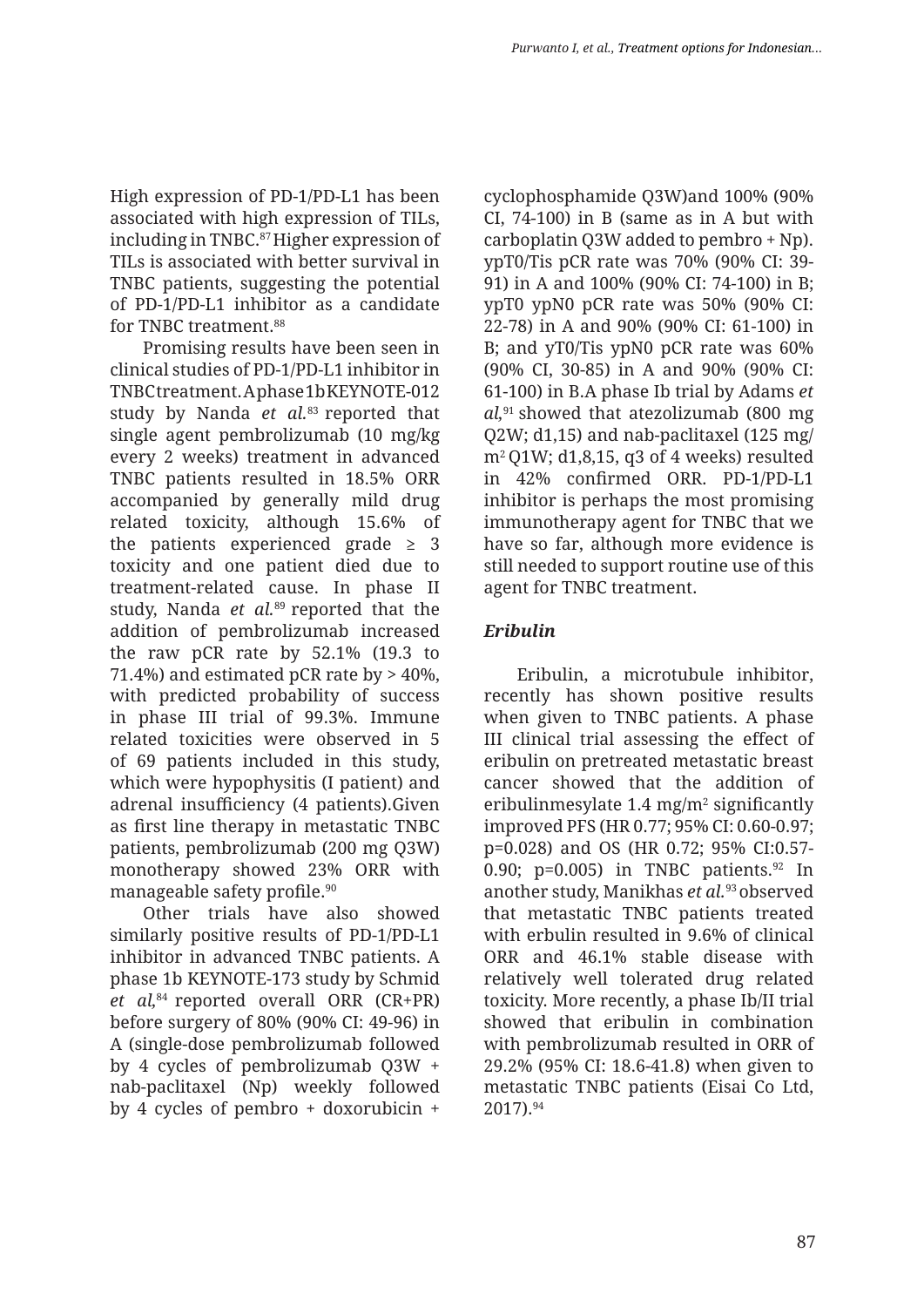| <b>Treatment option</b>               | Consideration                                                                                                                                                                                                                       |
|---------------------------------------|-------------------------------------------------------------------------------------------------------------------------------------------------------------------------------------------------------------------------------------|
| Anthracyline +<br>taxane chemotherapy | Generally, is the regimen of choice for initial treatment, both in<br>neoadjuvant and adjuvant setting. 28-30                                                                                                                       |
| Platinum salt                         | Generally sensitive for TNBC, is associated with the best outcome<br>compared to other systemic chemotherapy regimen, especially in<br>BRCA1(+). Can be used as $1st$ line agent. <sup>31-35, 37</sup>                              |
| PARP inhibitor                        | Improves survival when given in combination with platinum-based<br>chemotherapy, possibly through "synthetic lethality." 51-54                                                                                                      |
| EGFR inhibitor                        | Theoretically will add benefit in TNBC patient. Phase II studies have<br>shown small but significant clinical response. Currently evidence is<br>still lacking to support routine use of this agent to treat TNBC. <sup>64-68</sup> |
| AR inhibitor                          | Androgen receptor is known to be expressed in some TNBC patients. 69-72<br>Phase II studies have shown moderate clinical response. <sup>75-76</sup> More<br>evidence is required to understand its role in TNBC treatment.          |
| PD-1/PDL-1 inhibitor                  | Promising agent for TNBC treatment. Multiple phase II studies have<br>shown positive result in metastatic setting when used in combination<br>with other chemotherapy agents. <sup>89-90</sup>                                      |
| Eribulin                              | Moderate response is observed when given to metastatic patients.<br>Although its role in improving survival, especially in early stage<br>TNBC, is unknown.92-94                                                                    |

|  |  | TABLE 1. Summary of considerations in choosing treatment options |  |
|--|--|------------------------------------------------------------------|--|
|  |  |                                                                  |  |

#### *TP53 inhibitor*

TP53, a tumor suppressor gene, is one of the most frequently found mutated gene in TNBC (64-82%) and is often associated with worse response to treatment and survival.85,95-97 TP53 has been hypothesized as one of the most important driving forces in carcinogenesis of TNBC, suggesting its potential as a therapeutic target.98 Preclinical studies have shown positive effect of TP53 inhibition in TNBC cell lines, albeit have not been validated by clinical trials.99 Currently, two anti-TP53 drugs, APR-246 and COTI-2 are undergoing phase I clinical trials on other types of cancer that show high rate of TP53 mutation, showing tolerable toxicity, and promising efficacy.100,101

#### *MiRNA inhibitor*

Inhibition of miRNA has been discussed as an option to treat TNBC as it is known that certain types of miRNA are associated with the survival of TNBC patients. Meta-analysis by Lü *et al.*<sup>102</sup>

showed that decreased expression of miR-155 and increased expression of miR-21 were predictive of reduced OS. Lü *et al.*102 also found that elevated levels of miR-27a/b, miR-210, and miR-454 expression were associated with shorter OS, while the levels of miR-454 and miR-374a/b expression were associated with DFS. A study by Svoboda *et al,*103 observed that miR-34b expression negatively correlated with DFS and OS in TNBC patients. Research on the therapeutic role of miRNA for TNBC is currently in preclinical phase. Li *et al.*3 reported that miR-454 promoted and enhanced the proliferation, migration and invasion of TNBC cells. Overexpression of miR-454 inhibited TNBC cell death by ionizing radiation through the regulation of caspase 3/7 and Bcl-2 expression. Chen *et al.*104 observed that miR-211- 5p was significantly down regulated in TNBC and its expression level was associated with overall survival in TNBC. The expression of miR-211-5p suppressed TNBC cell proliferation, invasion, migration and metastasis *in vitro* and *in vivo*. Although there is no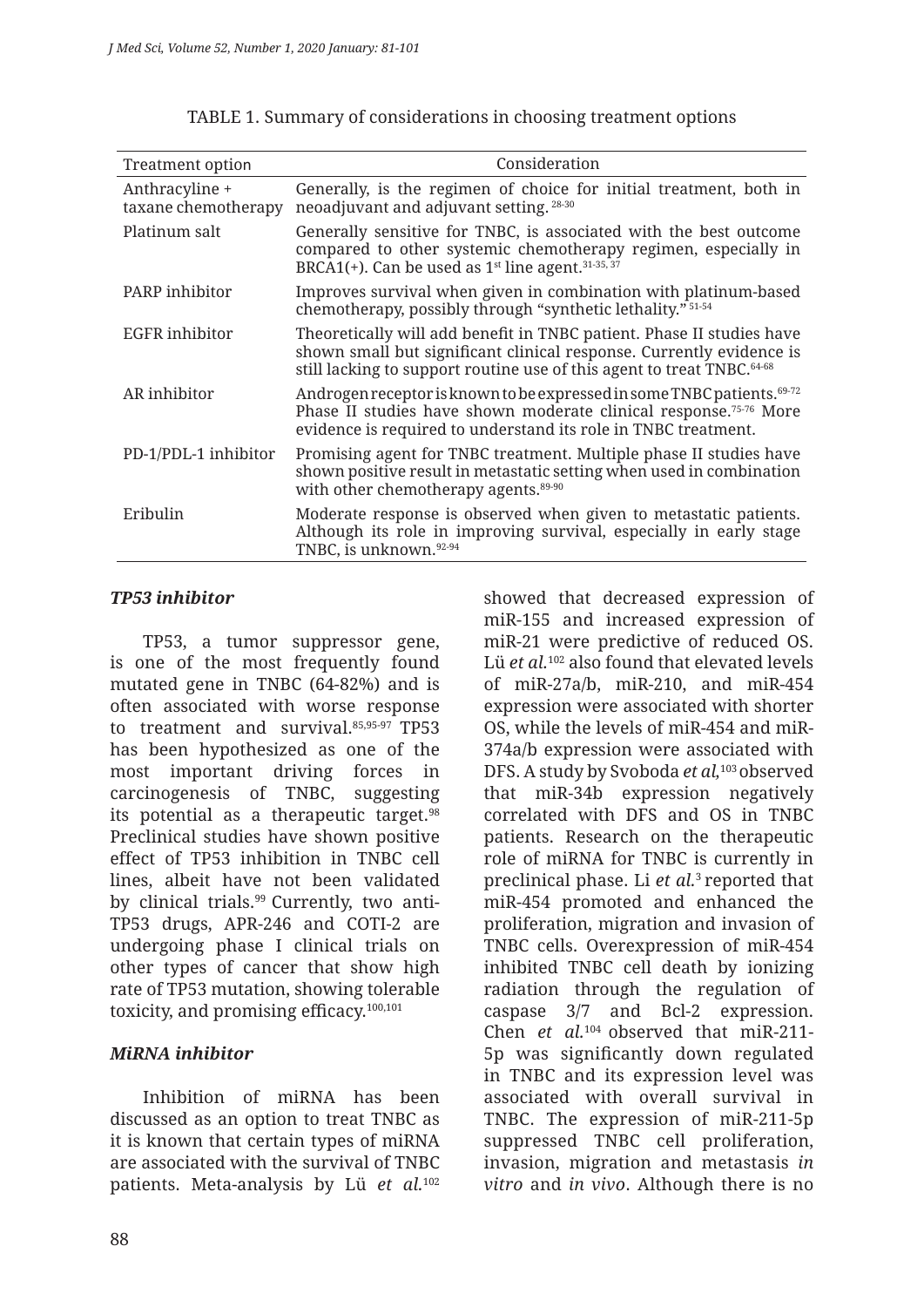targeted therapy aimed specifically at certain miRNA, recent reports have shown that the serum level of various miRNA is affected by chemotherapy and might be associated with patient survival, suggesting their involvement in healing process. There is substantial amount of miRNA which are potential targets for future TNBC therapy.105-108 Unfortunately, we have not reached adequate understanding on the best way to target miRNA to treat TNBC, thus significant progress from preclinical studies is needed before we can move on to clinical trials.

# *PI3K/AKT/mTOR inhibitor*

Phosphoinositide 3-kinase (PI3K)/ protein kinase B (AKT)/mechanistic target of rapamycin (mTOR) is one of the most important pathways in cell survival, proliferation, and metastasis of certain cancers.109-111 During the creation of theirclassification, Lehmann *et al.*<sup>18</sup> observed that multiple components of PI3K/AKT/mTOR pathway were mutated in some TNBC patients, especially the ones classified into mesenchymal-like and mesenchymal stem-like subtypes. In recent years many discussions had taken place discussing whether inhibition of PI3K/AKT/mTOR pathway would lead to better survival in TNBC patients. Preclinical studies have shown that multiple agents targeting various points in PI3K/AKT/mTOR pathway have resulted in growth arrest of TNBC cell lines.112-114 At the moment, there are numerous trials underway assessing PI3K/AKT/mTOR inhibitors in TNBC patients. Using metaplastic TNBC as a surrogate for mesenchymal TNBC, aphase I trial showed that the combination of liposomal doxorubicin, bevacizumab, and temsirolimus or everolimusresulted in 21% ORR (8% CR, 13% PR) and 19% stable disease for at least 6 months, for a clinical benefit rate of 40%. The presence of PI3K pathway aberration was associated with a significant improvement in ORR (31 vs. 0%; p=0.04) but not CBR (44 vs. 45%;  $p > 0.99$ .<sup>115</sup> Although not yet proven to be efficacious as monotherapy, PI3K/ AKT/mTOR inhibitors might be useful as combination therapy in metastatic TNBC patients. Reports from ongoing phase II studies will improve our understanding on the best way to utilize these drugs in treating TNBC.

# **DISCUSSION**

Studies from the past two decades have revealedthe complexity and heterogeneity of TNBC. Expression and mutation of various genes are known to have prognostic value and cause different response towards chemotherapy, explaining the disparity of survival between race and ethnic groupsin TNBC. This issue is especially problematic for a country such as Indonesia, which population is not only numerous  $(4<sup>th</sup>$ most numerous in the world), but also heterogenous (comprised of more than 730 ethnic groups). According to genetic pattern and anthropological analysis, Indonesian population has ancestral lineage stemming from China, India, and Africa, resulting in genetically unique and diverse population.116 Potential solution for this problem is by implementation of targeted therapy which would allow for a more personalized medicine. Unfortunately, targeted therapy in Indonesia is still very expensive and not covered by Indonesian National Insurance, thus chemotherapy is still the more suitable approach at the moment.

TNBC is associated with higher sensitivity towards chemotherapy treatment compared to other subtypes, albeit is also associated with higher rate of recurrence and distant metastasis.117-119 Liedtke *et al,*120 observed that TNBC patients who received NAC treatment achieved higher rate of pCR when compared to non-TNBC patients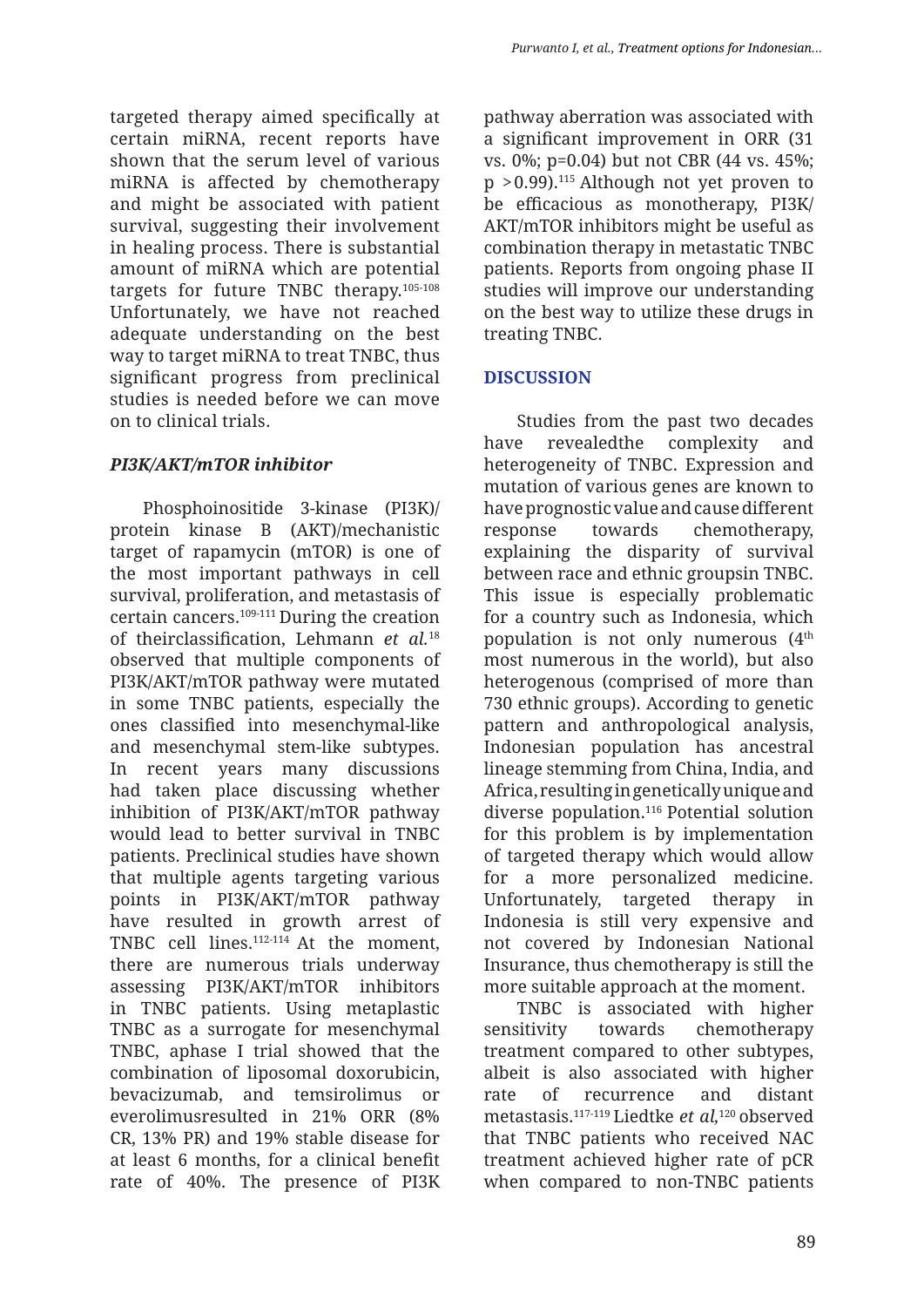(22vs. 11%; p=0.034) but had decreased three-year progression-free survival rates (p=0.0001) and three-year overall survival (OS) rates (p=0.0001). However, similar survival is observed between non-TNBC patients and TNBC patients if pCR is achieved. The association between pCR status and improved survival was later confirmed by.<sup>121</sup> Cortazar *et al.*<sup>121</sup> performed meta-analysis and found that TNBC patients had the strongest association between pCR and event-free survival (EFS) (HR 0.39, 95%CI: 0.31-0.50) with the weakest association shown in HER2-positive, hormone positive subtype (HR 0.58, 95%CI: 0.42-0.82). Although all of the chemotherapy regimens used in treating breast cancer in general can be used in treating TNBC, platinumbased regimen is observed to be the best regimen for TNBC patients in Indonesia, especially for patients expressing BRCA mutation.

Targeted immunotherapy such as PD-1/PD-L1 inhibitor has proven to be useful in TNBC patients, both given as single agent, as well as in combination with chemotherapy. The effectiveness of PD-1/PD-L1 inhibitor has resulted in increased research interest in finding more immune checkpoints as potential target for therapy in TNBC, including CD73 andCDCP1 122

# **CONCLUSION**

Heterogeneity of TNBC makes it impossible for the development of "one for all" treatment. Response towards existing treatment modalities has been diverse across all TNBC subtypes. Although, there isnot a single target molecule which is highly expressed in all of TNBC patients, targeted therapy, especially PD-1/PD-L1 inhibitor, has shown promising results but still require further validation through phase III and IV clinical trials.

Reports have shown that race and genetic profile are important risk factors and prognostic factors of TNBC. While research in Europe, East Asia and USA is numerous, TNBC research in Southeast Asia, especially in Indonesia is still far from adequate thus limiting our knowledge on how applicable research results from other countries to highly heterogeneous Indonesian patients. Before breakthrough in clinical research can be made, it is imperative for Indonesia to strengthen its epidemiological and molecular data. An ongoing collaboration between International Agency for Research on Cancer (IARC) and Dr. Sardjito General Hospital, Yogyakarta for the development of population-based cancer registry (PBCR) serves as an important stepping stone to reach that goal. It is also important for Indonesia to improve its efficiency on conducting clinical research. Instead of conducting multiple conventional trials assessing 1 treatment regimen at a time, implementation ofcentrally coordinated research through a platform similar to the one used in I-SPY 2 trial can substantially increase clinical research output as it allows for assessment of multiple treatment regimens at the same time.Further improvement on research efficiency can be doneby shifting from adjuvant to neoadjuvant chemotherapy as pCR has been proven by other studies as a predictor that can be done for longterm survival in TNBC.

#### **ACKNOWLAGEMENTS**

We would like to thanks to all those who gave their hands and supports so that we able to complete this article review.

# **REFERENCES**

1. Morris GJ, Naidu S, Topham AK, Guiles F, Xu Y, McCue P, *et al*. Differences in breast carcinoma characteristics in newly diagnosed African–American and Caucasian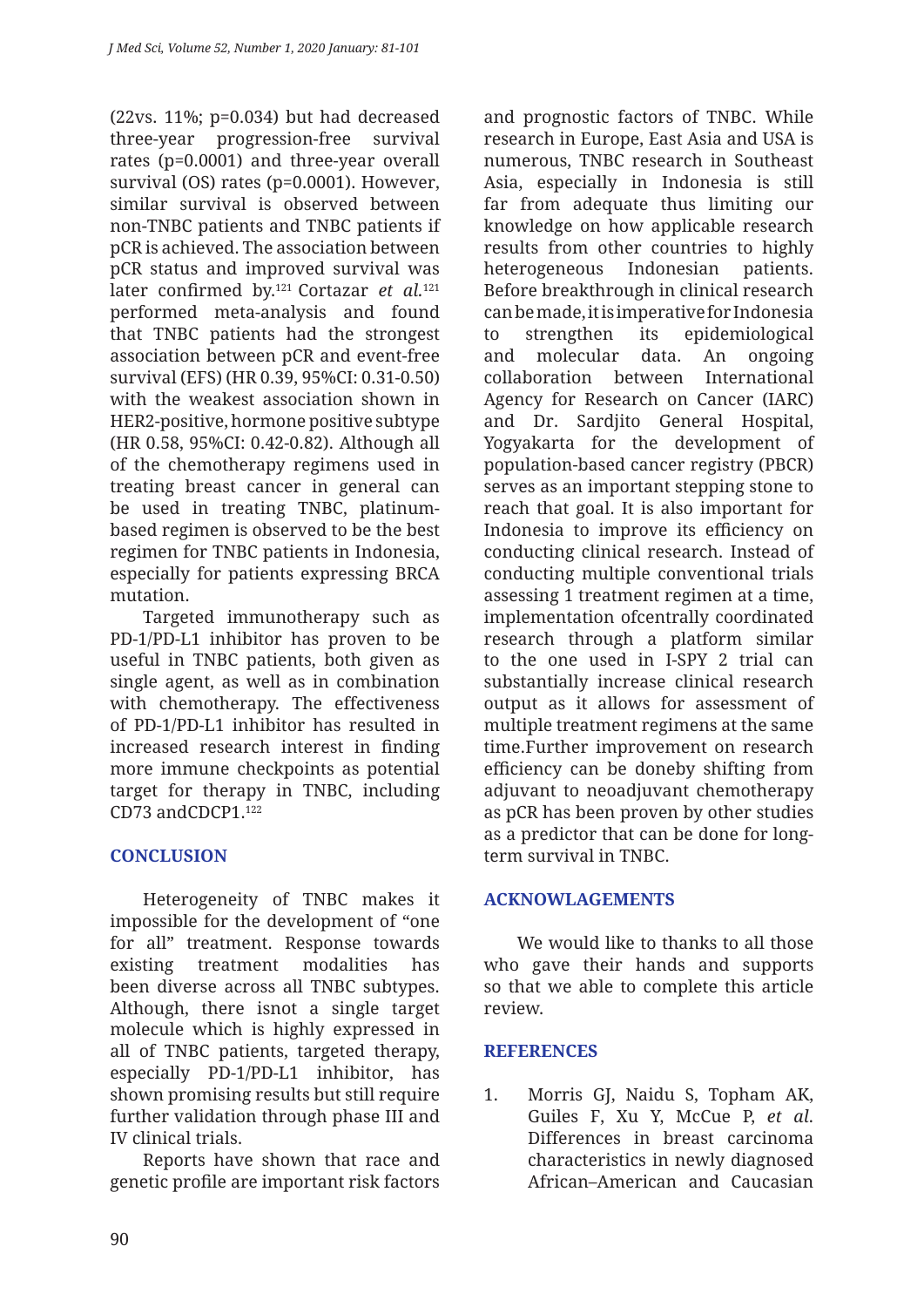patients: a single-institution compilation compared with the National Cancer Institute's Surveillance, Epidemiology, and End Results database. Cancer 2007; 110(4):876-84.

https://doi.org/10.1002/cncr.22836

- 2. Bauer KR, Brown M, Cress RD, Parise CA, Caggiano V. Descriptive analysis of estrogen receptor (ER) negative, progesterone receptor (PR)-negative, and HER2-negative invasive breast cancer, the socalled triple-negative phenotype: a population-based study from the California cancer Registry. Cancer 2007; 109(9):1721-8. https://doi.org/10.1002/cncr.22618
- 3. Widodo I, Dwianingsih EK, Triningsih E, Utoro T, Soeripto. Clinicopathological features of indonesian breast cancers with different molecular subtypes. Asian Pac J Cancer Prev 2014; 15(15):6109-13. https://doi.org/10.7314/ apjcp.2014.15.15.6109
- 4. Sitohang F, Kurnianda J, Ghozali A, Widayati K, Purwanto I. Clinicopathological features and KI67 proliferation index in patients with non-metastatic triple negative breast cancer in Yogyakarta. China:20th CSCO Annual Meeting; Xiamen. 2017.
- 5. Irvin WJ Jr, Carey LA. What is triple-negative breast cancer? Eur J Cancer 2008; 44(18):2799-805. https://doi.org/10.1016/j.ejca.2008.09.034
- 6. FanY, Xu BH, Yuan P, Ma F, Wang JY, Ding XY, *et al*. Docetaxel-cisplatin might be superior to docetaxelcapecitabine in the first-line treatment of metastatic triplenegative breast cancer. Ann Oncol 2013; 24(5):1219-25.

https://doi.org/10.1093/annonc/mds603

7. Zhang J, Wang Z, Hu X, Wang B, Wang L, Yang W, *et al*. Cisplatin and gemcitabine as the first line therapy in metastatic triple negative breast cancer. Int J Cancer 2015; 136(1):204-11.

https://doi.org/10.1002/ijc.28966

8. Staudacher L, Cottu PH, Diéras V, Vincent-Salomon A, Guilhaume MN, Escalup L,*et al*. Platinum-based chemotherapy in metastatic triplenegative breast cancer: the Institut Curie experience. Ann Oncol2011; 22(4):848-56.

https://doi.org/10.1093/annonc/mdq461

- 9. Carey L, Winer E, Viale G, Cameron D, Gianni L. Triple-negative breast cancer: disease entity or title of convenience? Nat Rev Clin Oncol 2010; 7(12):683-92. https://doi.org/10.1038/nrclinonc.2010.154
- 10. Hammond ME, Hayes DF, Dowsett M, Allred DC, Hagerty KL, Badve S, *et al*. American Society of Clinical Oncology/ College of American Pathologists guideline recommendations for immunohistochemical testing of estrogen and progesterone receptors in breast cancer (unabridged version). Arch Pathol Lab Med 2010; 134(7):48-72.

https://doi.org/10.1043/1543-2165-134.7.e48

11. Perou CM, Sørlie T, Eisen MB, van de Rijn M, Jeffrey SS, Rees CA, *et al*. Molecular portraits of human breast tumours. Nature 2000; 406(6797):747-52.

https://doi.org/10.1038/35021093

12. SørlieT, Perou CM, Tibshirani R, Aas T, Geisler S, Johnsen H, *et al*. Gene expression patterns of breast carcinomas distinguish tumor subclasses with clinical implications. Proc Natl Acad Sci USA 2001; 98(19):10869-74. https://doi.org/10.1073/pnas.191367098

13. Parker JS, Mullins M, Cheang MC, Leung S, Voduc D, Vickery T,*et al*. Supervised risk predictor of breast cancer based on intrinsic subtypes. J Clin Oncol 2009; 27(8):1160-7.

https://doi.org/10.1200/JCO.2008.18.1370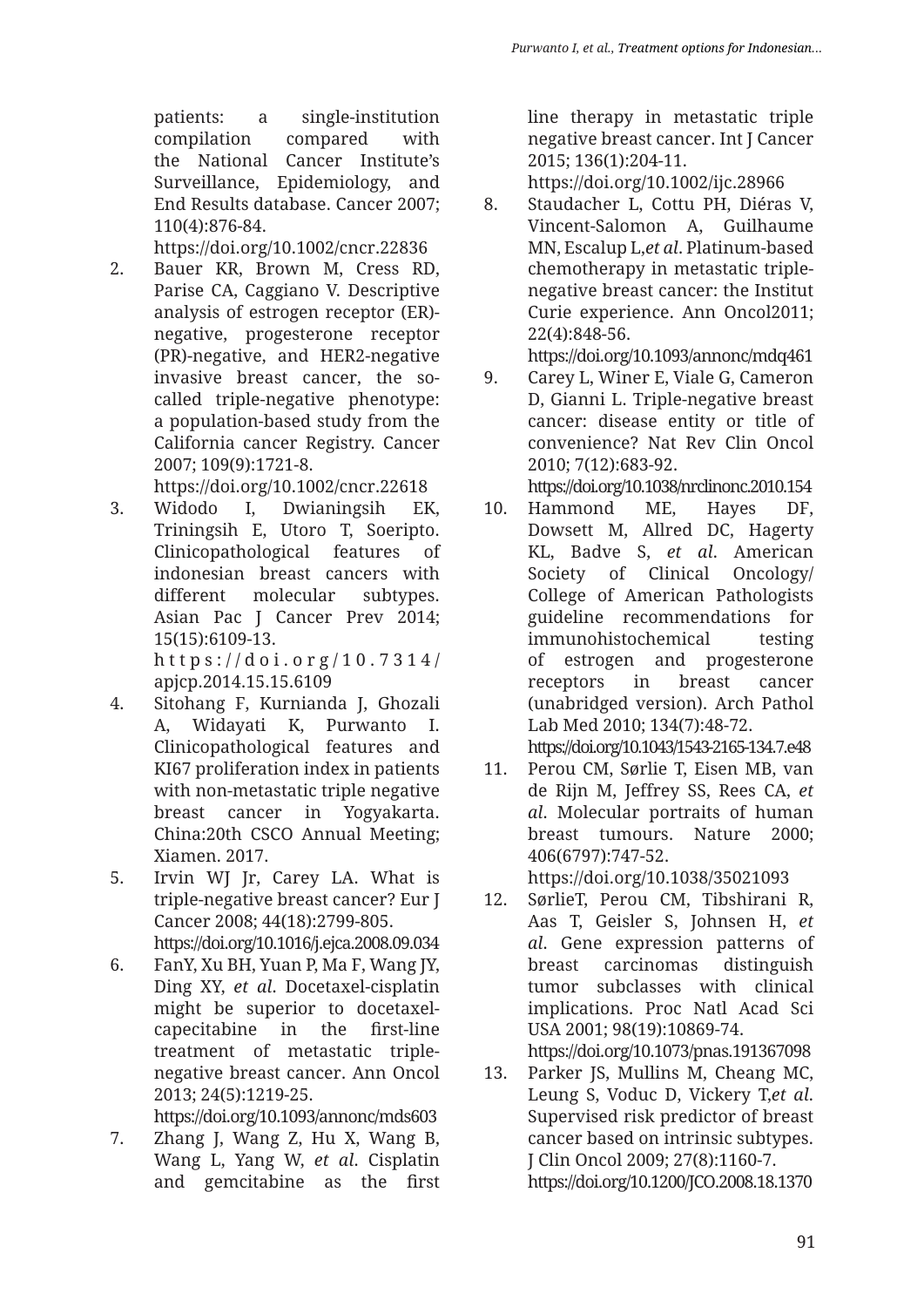14. Prat A, Adamo B, Cheang MC, Anders CK, Carey LA, Perou CM. Molecular characterization of basal-like and non-basal-like triplenegative breast cancer. Oncologist 2013; 18(2):123-33. https://doi.org/10.1634/

theoncologist.2012-0397 15. Prat A, Cheang MC, Galván P,

Nuciforo P, Paré L, Adamo B, *et al*. Prognostic value of intrinsic subtypes in hormone receptorpositive metastatic breast cancer treated with letrozole with or without lapatinib. JAMA Oncol 2016; 2(10):1287-94.

https://doi.org/10.1001/ jamaoncol.2016.0922

- 16. Lehmann BD, Jovanović B, ChenX, Estrada MV, Johnson KN, Shyr Y, *et al*. Refinement of triple-negative breast cancer molecular subtypes: implications for neoadjuvant chemotherapy selection. PLoS ONE 2016; 11(6):e0157368. https://doi.org/10.1371/journal. pone.0157368
- 17. Prat A, Parker J, Karginova O, Fan C, Livasy C, Herschkowitz JI, *et al*. Phenotypic and molecular characterization of the claudin-low intrinsic subtype of breast cancer. Breast Cancer Res 2010; 12(5):R68. https://doi.org/10.1186/bcr2635
- 18. Lehmann BD, Bauer JA, Chen X, Sanders ME, Chakravarthy AB, Shyr Y,*et al*. Identification of human triple-negative breast cancer subtypes and preclinical models for selection of targeted therapies. J Clin Invest 2011; 121(7):2750-67. https://doi.org/10.1172/JCI45014
- 19. Masuda H, Baggerly KA, Wang Y, Zhang Y, Gonzalez-Angulo AM, Meric-Bernstam F, *et al*. Differential response to neoadjuvant chemotherapy among 7 triplenegative breast cancer molecular subtypes. Clin Cancer Res 2013; 19(19):5533-40.

https://doi.org/10.1158/1078-0432. CCR-13-0799

- 20. Burstein MD, Tsimelzon A, Poage GM, Covington KR, Contreras A, Fuqua SA, *et al*. Comprehensive genomic analysis identifies novel subtypes and targets of triplenegative breast cancer. Clin Cancer Res 2015; 21(7):1688-98. https://doi.org/10.1158/1078-0432. CCR-14-0432
- 21. Yeh J, Chun J, Schwartz S, Wang A, Kern E, Guth AA, *et al*. Clinical characteristics in patients with triple negative breast cancer. Int J Breast Cancer 2017; 2017:1796145. https://doi. org/10.1155/2017/1796145
- 22. Sadanandam A, Korlimarla A, Ragulan C, Prabhu J, Shankaranarayana H, Cheang M, *et al.* Indian triple-negative breast cancer – immune, molecular and clinical landscape. Ann Oncol 2017; 28(10).
- 23. Gogoi G, Borgohain M, Saikia P, Fazal SA. Profile of molecular subtypes of breast cancer with special reference to triple negative: A study from Northeast India. Clin Cancer Investig J 2016; 5(5):374-83.
- 24. Sharma M, Sharma JD, Sarma A, Ahmed S, Kataki AC, Saxena R, *et al*. Triple negative breast cancer in people of North East India: critical insights gained at a regional cancer centre. Asian Pac J Cancer Prev2014; 15(11):4507-11. https://doi.org/10.7314/ apjcp.2014.15.11.4507
- 25. Sandhu GS, Erqou S, Patterson H, Mathew A. Prevalence of triple-negative breast cancer in India: systematic review and meta-analysis. J Glob Oncol 2016; 2(6):412-21. https://doi.org/10.1200/ JGO.2016.005397
- 26. Ma KK, Chau WW, Wong CH, Wong K, Fung N, Lee AJ, *et al*. Triple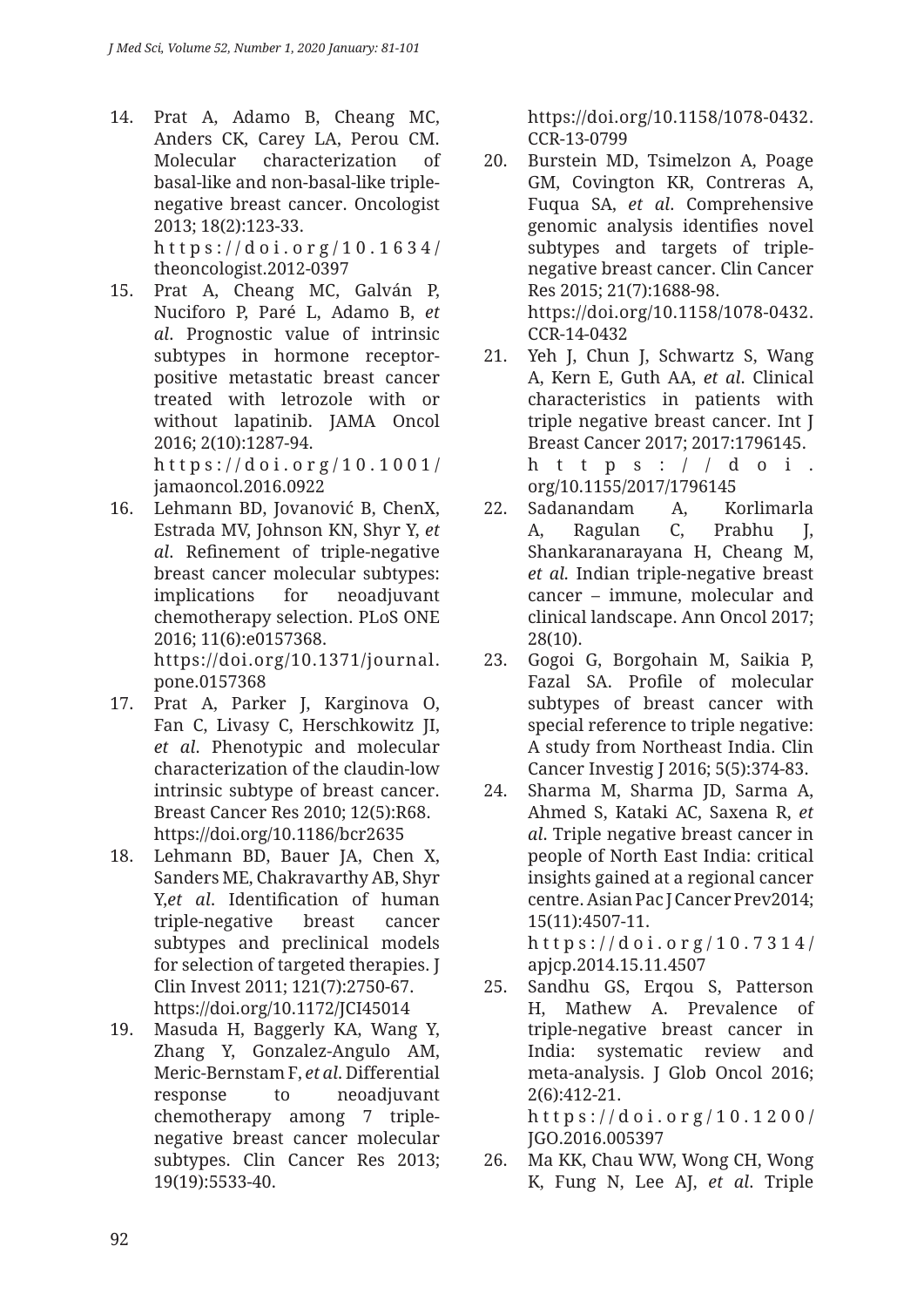negative status is a poor prognostic indicator in Chinese women with breast cancer: a ten year review. Asian Pac J Cancer Prev 2012; 13(5):2109-14. https://doi.org/10.7314/ apjcp.2012.13.5.2109

- 27. Li CY, Zhang S, Zhang XB, Wang P, Hou GF, Zhang J. Clinicopathological and prognostic characteristics of triple- negative breast cancer (TNBC) in Chinese patients: a retrospective study. Asian Pac J Cancer Prev 2013; 14(6):3779-84. https://doi.org/10.7314/ apjcp.2013.14.6.3779
- 28. Gianni L, Baselga J, Eiermann W, Porta VG, Semiglazov V, Lluch A,*et al*. Phase III trial evaluating the addition of paclitaxel to doxorubicin followed by cyclophosphamide, methotrexate, and fluorouracil, as adjuvant or primary systemic therapy: European Cooperative Trial in Operable Breast Cancer. J Clin Oncol 2009; 27(15):2474-81. https://doi.org/10.1200/ JCO.2008.19.2567
- 29. Peto R, Davies C, Godwin J,Gray R, Pan HC, Clarke M, *et al*. Comparisons between different polychemotherapy regimens for early breast cancer: meta-analyses of long-term outcome among 100,000 women in 123 randomised trials. Lancet 2012; 379(9814):432-44. https://doi.org/10.1016/S0140- 6736(11)61625-5
- 30. Senkus E, Kyriakides S, Ohno S, Penault-Llorca F, Poortmans P, Rutgers E, *et al*.Primary breast cancer: ESMO Clinical Practice Guidelines or diagnosis, treatment and follow-up. Ann Oncol 2015; 26(suppl 5):8-30. https://doi.org/10.1093/annonc/ mdv298.
- 31. Sikov WM, Berry DA, Perou CM, Singh B, Cirrincione CT, Tolaney SM, *et al*. Impact of the

addition of carboplatin and/or bevacizumab to neoadjuvant once-per-week paclitaxel followed by dose-dense doxorubicin and cyclophosphamide on pathologic complete response rates in stage II to III triple-negative breast cancer: CALGB 40603 (Alliance). J Clin Oncol 2015; 33(1):13-21. https://doi.org/10.1200/ JCO.2014.57.0572

- 32. Sikov WM, Berry DA, Perou CM, Singh B, Cirrincione CT, Tolaney SM, *et al*. Abstract S2-05: Eventfree and overall survival following neoadjuvant weekly paclitaxel and dose-dense AC +/- carboplatin and/ or bevacizumab in triple-negative breast cancer: Outcomes from CALGB 40603 (Alliance). Thirty-Eighth Annual CTRC-AACR San Antonio Breast Cancer Symposium: 2015 Dec 8-12. San Antonio.
- 33. von Minckwitz G, Schneeweiss A,Loibl S, Salat C, Denkert C, Rezai M, *et al*. Neoadjuvant carboplatin in patients with triple-negative and HER2-positive early breast cancer (GeparSixto; GBG 66): a randomised phase 2 trial. Lancet Oncol 2014; 15(7):747-56. https://doi.org/10.1016/S1470-

2045(14)70160-3

- 34. Isakoff SJ, Mayer EL, He L, Traina TA, Carey LA, Krag KJ *et al*. TBCRC009: a multicenter phase II clinical trial of platinum monotherapy with biomarker assessment in metastatic triple-negative breast cancer. J Clin Oncol 2015; 33(17):1902-9. https://doi.org/10.1200/ JCO.2014.57.6660
- 35. Zhang P, Yin Y, Mo H, Zhang B, Wang X, Li Q, *et al*. Better pathologic complete response and relapsefree survival after carboplatin plus paclitaxel compared with epirubicin plus paclitaxel as neoadjuvant chemotherapy for locally advanced triple-negative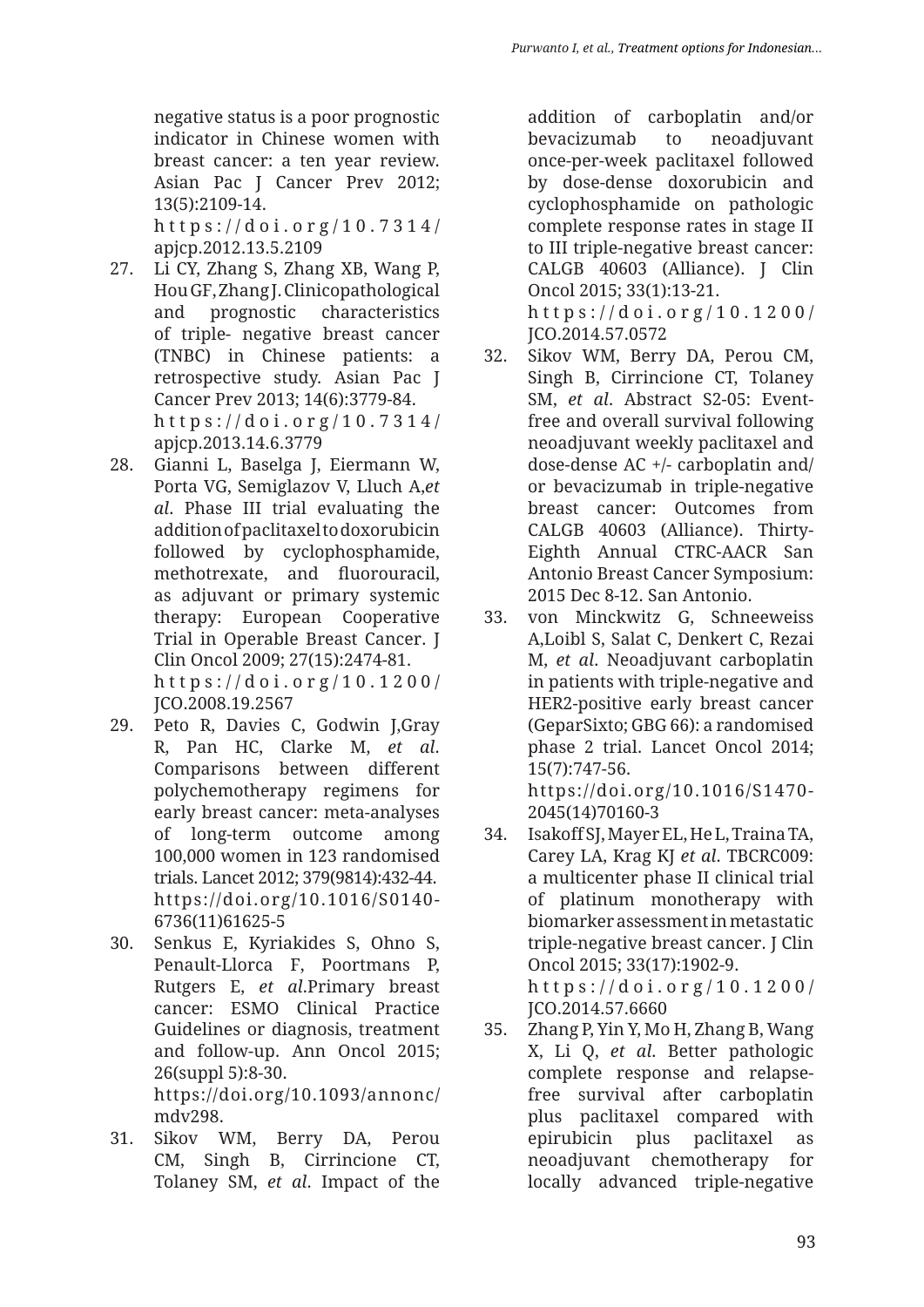breast cancer: a randomized phase 2 trial. Oncotarget 2016; 7(37):60647-56.

https://doi.org/10.18632/ oncotarget.10607

- 36. Hastak K, Alli E, Ford JM. Synergistic chemosensitivity of triple-negative breast cancer cell lines to poly(ADP-Ribose) polymerase inhibition, gemcitabine, and cisplatin. Cancer Res 2010; 70(20):7970-80. https://doi.org/10.1158/0008-5472. CAN-09-4521
- 37. Byrski T, Gronwald J, Huzarski T, Grzybowska E, Budryk M, Stawicka M,*et al*. Pathologic complete response rates in young women with BRCA1-positive breast cancers after neoadjuvant chemotherapy. J Clin Oncol 2010; 28(3):375-9. https://doi.org/10.1200/ JCO.2008.20.7019
- 38. Atchley DP, Albarracin CT, Lopez A, Valero V, Amos CI, Gonzalez-Angulo AM, *et al*. Clinical and pathologic characteristics of patients with BRCA-positive and BRCA-negative breast cancer. J Clin Oncol 2008; 26(26):4282-8.

https://doi.org/10.1200/ JCO.2008.16.6231

- 39. Rashid MU, Muhammad N, Bajwa S, Faisal S, Tahseen M, Bermejo JL, *et al*. High prevalence and predominance of BRCA1 germline mutations in Pakistani triplenegative breast cancer patients. BMC Cancer 2016; 16(1):673. https://doi.org/10.1186/s12885-016- 2698-y.
- 40. Carey LA, Perou CM, Livasy CA, Dressler LG, Cowan D, Conway K, *et al*. Race, breast cancer subtypes, and survival in the Carolina Breast Cancer Study. JAMA 2006; 295(21):2492-502. https://doi.org/10.1001/ jama.295.21.2492
- 41. Nanda R, Schumm LP, Cummings S, Fackenthal JD, Sveen L, Ademuyiwa

F, *et al*. Genetic testing in an ethnically diverse cohort of highrisk women: a comparative analysis of BRCA1 and BRCA2 mutations in American families of European and African ancestry. JAMA 2005; 294(15):1925-33.

https://doi.org/10.1001/ jama.294.15.1925

- 42. Anwar SL, Haryono SJ, Aryandono T, Datasena IG. Screening of BRCA1/2 mutations using direct sequencing in Indonesian familial breast cancer cases. Asian Pac J Cancer Prev 2016; 17(4):1987-91. https://doi.org/10.7314/ apjcp.2016.17.4.1987
- 43. Purnomosari D, Pals G, Wahyono A, Aryandono T, Manuaba TW, Haryono SJ,*et al*. BRCA1 and BRCA2 germline mutation analysis in the Indonesian population. Breast Cancer Res Treat 2007; 106(2):297-304. https://doi.org/10.1007/s10549-006- 9493-4
- 44. Szabo CI, King MC. Population genetics of BRCA1 and BRCA2. Am J Hum Genet 1997; 60(5):1013-20.
- 45. Wen WX, Allen J, Lai KN, Mariapun S, Hasan SN, Ng PS, *et al*. Inherited mutations in BRCA1 and BRCA2 in an unselected multiethnic cohort of Asian patients with breast cancer and healthy controls from Malaysia. J Med Genet2018; 55(2):97-103. https://doi.org/10.1136/ jmedgenet-2017-104947
- 46. Dantzer F, de La Rubia G, Menissier-De Murcia J, Hostomsky Z, de Murcia G, Schreiber V. Base excision repair is impaired in mammalian cells lacking poly(ADPribose) polymerase-1. Biochemistry 2000; 39(25):7559-69.

https://doi.org/10.1021/bi0003442

47. McCabe N, Turner NC, Lord CJ, Kluzek K, Bialkowska A, Swift S,*et al*. Deficiency in the repair of DNA damage by homologous recombination and sensitivity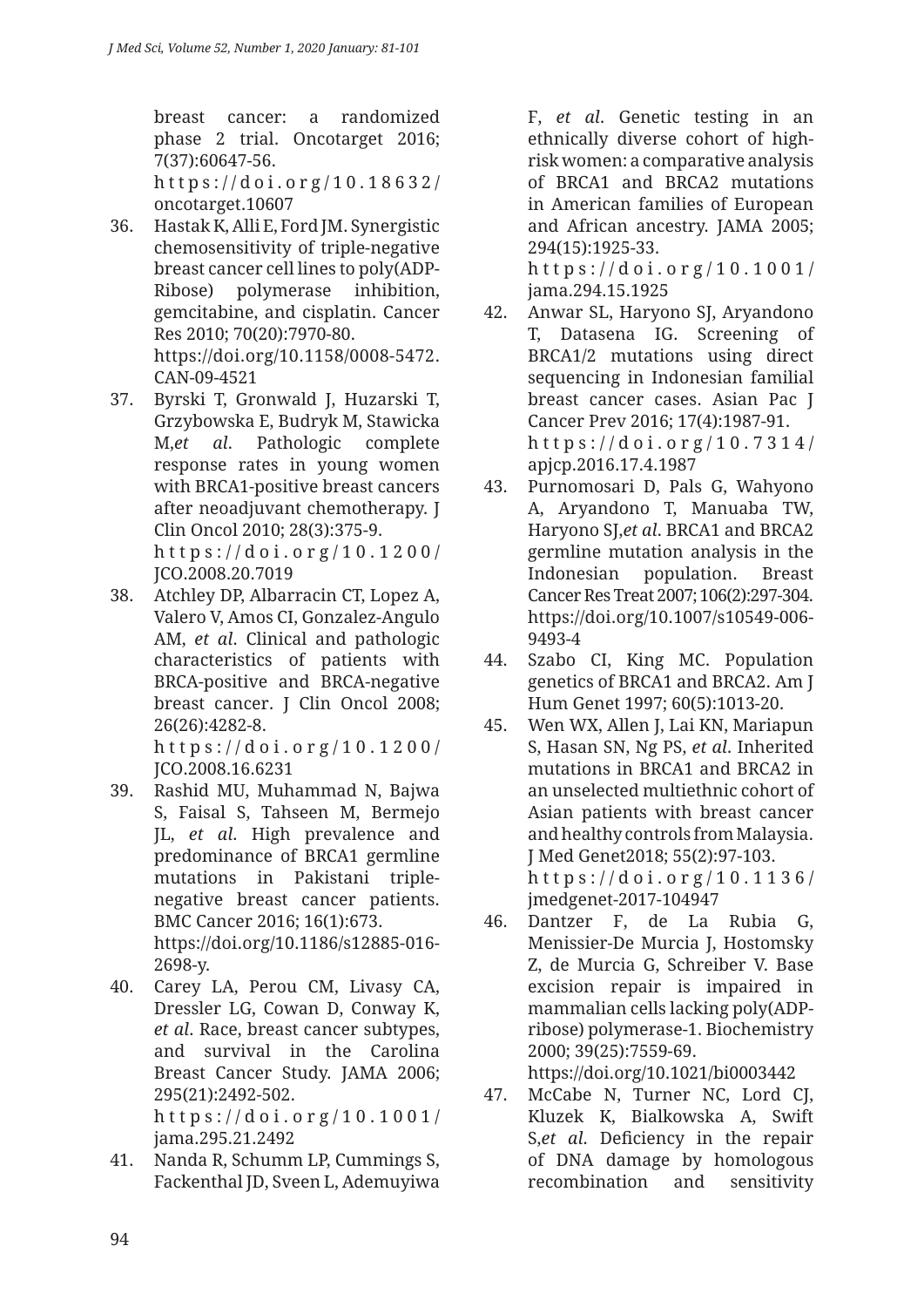to poly(ADP-ribose) polymerase inhibition. Cancer Res 2006; 66(16):8109-15. https://doi.org/10.1158/0008-5472. CAN-06-0140

- 48. Tutt A, Ashworth A. The relationship between the roles of BRCA genes in DNA repair and cancer predisposition. Trends Mol Med 2012; 8(12):571-6. https://doi.org/10.1016/s1471- 4914(02)02434-6
- 49. Domagala P, Huzarski T, Lubinski J, Gugala K, Domagala W. Immunophenotypic predictive profiling of BRCA1-associated breast cancer. Virchows Arch 2011; 458(1):55-64. https://doi.org/10.1007/s00428-010- 0988-3
- 50. Domagala P, Huzarski T, Lubinski J, Gugala K, Domagala W. PARP-1 expression in breast cancer including BRCA1-associated, triple negative and basal-like tumors: possible implications for PARP-1 inhibitor therapy. Breast Cancer Res Treat 2011; 127(3):861-9. https://doi.org/10.1007/s10549-011- 1441-2
- 51. O'Shaughnessy J, Osborne C, Pippen JE, Yoffe M, Patt D, Rocha C, *et al*. Iniparib plus chemotherapy in metastatic triple-negative breast cancer. N Engl J Med 2011; 364(3):205-14. https://doi.org/10.1056/

NEJMoa1011418 52. O'Shaughnessy J, Schwartzberg L, Danso MA, Miller KD, Rugo HS, Neubauer M, *et al*. Phase III study

of iniparib plus gemcitabine and carboplatin versus gemcitabine and carboplatin in patients with metastatic triple-negative breast cancer. J Clin Oncol 2014; 32(34):3840-7.

https://doi.org/10.1200/ JCO.2014.55.2984

53. Rugo HS, Olopade OI, DeMichele

A, Yau C, van't Veer IJ, Buxton MB, *et al*. Adaptive randomization of veliparib–carboplatin treatment in breast cancer. N Engl J Med 2016; 375(1):23-34.

https://doi.org/10.1056/ NEJMoa1513749

- 54. Robson M, Im SA, Senkus E, Xu B, Domchek SM, Masuda N, *et al*. Olaparib for metastatic breast cancer in patients with a germline BRCA mutation. N Engl J Med 2017; 377(6):523-33. https://doi.org/10.1056/ NEIMoa1706450
- 55. Normanno N, De Luca A, Bianco C, Strizzi L, Mancino M, Maiello MR, *et al*. Epidermal growth factor receptor (EGFR) signaling in cancer. Gene 2006; 366(1):2-16. https://doi.org/10.1016/j. gene.2005.10.018
- 56. Seshacharyulu P, Ponnusamy MP, Haridas D, Jain M, Ganti AK, Batra SK. Targeting the EGFR signaling pathway in cancer therapy.Expert Opin Ther Targets 2012; 16(1):15- 31.

https://doi.org/10.1517/14728222.20 11.648617

57. Masuda H, Zhang D, Bartholomeusz C, Doihara H, Hortobagyi GH, Ueno NT. Role of epidermal growth factor receptor in breast cancer. Breast Cancer Res Treat 2012; 136(2):331-45. https://doi.org/10.1007/s10549-012- 2289-9

58. Sasaki T, Hiroki K, Yamashita Y. The role of epidermal growth factor receptor in cancer metastasis and microenvironment. Biomed Res Int 2013; 2013:546318.

https://doi.org/10.1155/2013/546318

59. Changavi AA, Shashikala A, Ramji AS. Epidermal growth factor receptor expression in triple negative and nontriple negative breast carcinomas. J Lab Physicians 2015; 7(2):79-83.

https://doi.org/10.4103/0974-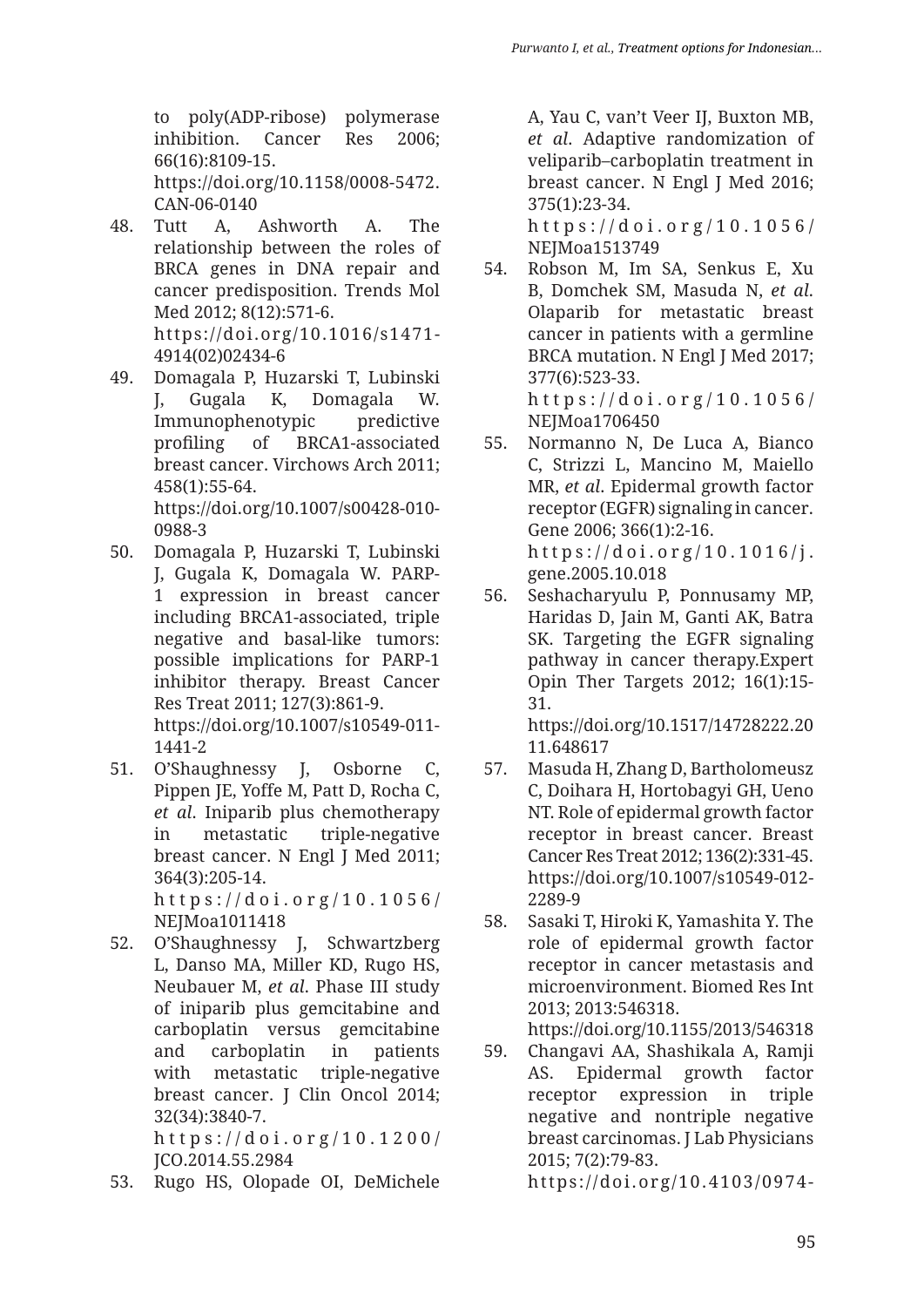2727.163129

60. Martin V, Botta F, Zanellato E, Molinari F, Crippa S, Mazzucchelli L, *et al*. Molecular characterization of EGFR and EGFR-downstream pathways in triple negative breast carcinomas with basal like features. Histol Histopathol 2012; 27(6):785- 92.

https://doi.org/10.14670/HH-27.785

- 61. Yue Y, Astvatsaturyan K, Cui X, Zhang X, Fraass B, Bose S. Stratification of prognosis of triplenegative breast cancer patients using combinatorial biomarkers. PLoS One 2006; 11(3):e0149661. https://doi.org/10.1371/journal. pone.0149661
- 62. Choi J, Jung WH, Koo JS. Clinicopathologic features of molecular subtypes of triple negative breast cancer based on immunohistochemical markers. Histol Histopathol 2012; 27(11):1481-93. https://doi.org/10.14670/HH-27.1481
- 63. Kim A, Jang MH, Lee SJ, Bae YK. Mutations of the epidermal growth factor receptor gene in triplenegative breast cancer. J Breast Cancer 2017; 20(2):150-9. https://doi.org/10.4048/ jbc.2017.20.2.150.
- 64. Layman RM, Ruppert AS, Lynn M, Mrozek E, Ramaswamy B, Lustberg MB, *et al*. Severe and prolonged lymphopenia observed in patients treated with bendamustine and erlotinib for metastatic triple negative breast cancer. Cancer Chemother Pharmacol 2013; 71(5):1183-90. https://doi.org/10.1007/s00280-013- 2112-2
- 65. Bernsdorf M, Ingvar C, Jörgensen L, Tuxen MK, Jakobsen EH, Saetersdal A, *et al*. Effect of adding gefitinib to neoadjuvant chemotherapy in estrogen receptor negative early

breast cancer in a randomized phase II trial. Breast Cancer Res Treat 2011; 126(2):463-70. https://doi.org/10.1007/s10549-011- 1352-2

66. Baselga J, Gómez P, Greil R, Braga S, Climent MA, Wardley AM, *et al*. Randomized phase II study of the anti–epidermal growth factor receptor monoclonal antibody cetuximab with cisplatin versus cisplatin alone in patients with metastatic triple-negative breast cancer. J Clin Oncol 2013; 31(20):2586-92. https://doi.org/10.1200/

JCO.2012.46.2408

- 67. Crozier JA, Advani PP, LaPlant B, Hobday T, Jaslowski AJ, Moreno-Aspitia A, *et al*. N0436 (alliance): a phase II trial of irinotecan plus cetuximab in patients with metastatic breast cancer previously exposed to anthracycline and/or taxane-containing therapy. Clin Breast Cancer 2016; 16(1):23-30. https://doi.org/10.1016/j. clbc.2015.08.002
- 68. Carey LA, Rugo HS, Marcom PK, Mayer EL, Esteva FJ, Ma CX, *et al*. TBCRC 001: randomized phase II study of cetuximab in combination with carboplatin in stage IV triplenegative breast cancer. J Clin Oncol 2012; 30(21):2615-23. https://doi.org/10.1200/ JCO.2010.34.5579
- 69. Asano Y, Kashiwagi S, Goto W, Tanaka S, Morisaki T, Takashima T, *et al*. Expression and clinical significance of androgen receptor in triple-negative breast cancer. Cancers 2017;9(1):e4. https://doi.org/10.3390/ cancers9010004
- 70. Agrawal A, Ziolkowski P, Grzebieniak Z, Jelen M, Bobinski P, Agrawal S. Expression of androgen receptor in estrogen receptorpositive breast cancer. Appl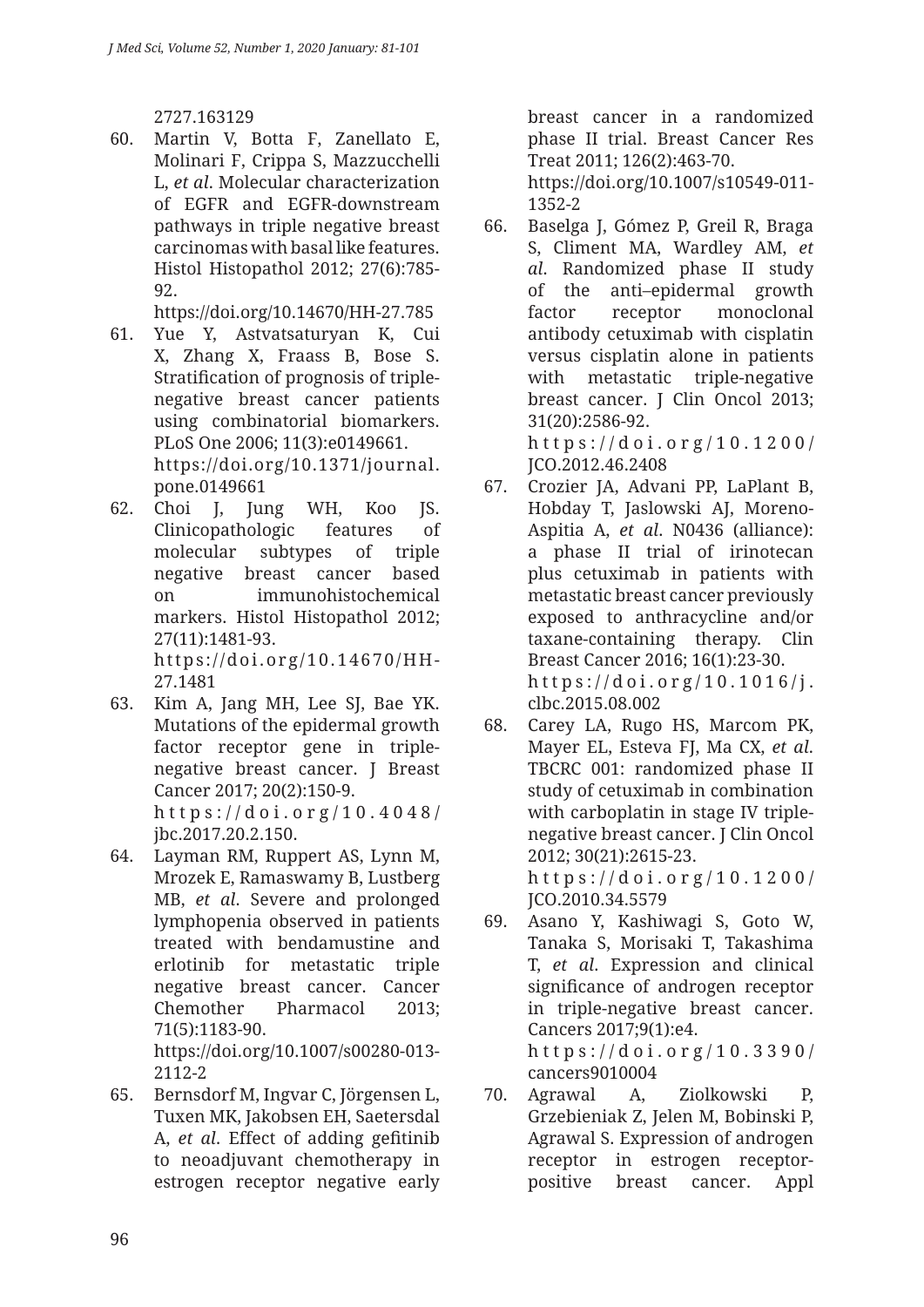Immunohistochem Mol Morphol 2016; 24(8):550-5. https://doi.org/10.1097/

PAI.0000000000000234

- 71. Niemeier LA, Dabbs DJ, Beriwal S, Striebel JM, Bhargava R. Androgen receptor in breast cancer: expression in estrogen receptorpositive tumors and in estrogen receptor-negative tumors with apocrine differentiation. Mod Pathol 2010; 23(2):205-12. https://doi.org/10.1038/ modpathol.2009.159
- 72. Chottanapund S, Van Duursen MBM, Ratchaworapong K, Navasumrit P, Ruchirawat M, Van den Berg M. Androgen receptor expression in thai breast cancer patients. Med Sci (Basel) 2016; 4(3):15. https://doi.org/10.3390/

medsci4030015

- 73. Thike AA, Yong-Zheng Chong L, Cheok PY, Li HH, Wai-Cheong Yip G, Huat Bay B, *et al*. Loss of androgen receptor expression predicts early recurrence in triple-negative and basal-like breast cancer. Mod Pathol 2014; 27(3):352-60. https://doi.org/10.1038/ modpathol.2013.145
- 74. Qi JP, Yang YL, Zhu H, Wang J, Jia Y, Liu N, *et al*. Expression of the androgen receptor and its correlation with molecular subtypes in 980 chinese breast cancer patients. Breast Cancer (Auckl) 2012; 6:1-8. https://doi.org/10.4137/BCBCR. S8323
- 75. Gucalp A, Tolaney S, Isakoff SJ, Ingle JN, Liu MC, Carey LA, *et al*. Phase II trial of bicalutamide in patients with androgen receptor– positive, estrogen receptornegative metastatic breast cancer. Clin Cancer Res 2013; 19(19):5505-12. https://doi.org/10.1158/1078-0432. CCR-12-3327
- 76. Bonnefoi H, Grellety T, Tredan O, Saghatchian M, Dalenc F, Mailliez A,

*et al*. A phase II trial of abiraterone acetate plus prednisone in patients with triple-negative androgen receptor positive locally advanced or metastatic breast cancer (UCBG 12-1). Ann Oncol 2016;27(5):812-8. https://doi.org/10.1093/annonc/ mdw067

- 77. Traina TA, Miller K, Yardley DA, Eakle J, Schwartzberg LS, O'Shaughnessy J, *et al*. Enzalutamide for the treatment of androgen receptor-expressing triple-negative breast cancer. J Clin Oncol2018; 36(9):884-90. https://doi.org/10.1200/
	- JCO.2016.71.3495
- 78. Ishida Y, Agata Y, Shibahara K, Honjo T. Induced expression of PD-1, a novel member of the immunoglobulin gene superfamily, upon programmed cell death. EMBO J 1992; 11(11):3887-95.
- 79. Sharpe AH, Pauken KE. The diverse functions of the PD1 inhibitory pathway. Nat Rev Immunol 2018; 18(3):153-67.
	- https://doi.org/10.1038/nri.2017.108
- 80. Mahoney KM, Rennert PD, Freeman GJ. Combination cancer immunotherapy and new immunomodulatory targets. Nat Rev Drug Discov 2015; 14(8):561-84. https://doi.org/10.1038/nrd4591
- 81. Ren X, Wu H, Lu J, Zhang Y, Luo Y, Xu Q, *et al*. PD1 protein expression in tumor infiltrated lymphocytes rather than PDL1 in tumor cells predicts survival in triple-negative breast cancer. Cancer Biol Ther 2018; 19(5):373-73. https://doi.org/10.1080/15384047.20 18.1423919
- 82. Mittendorf EA, Philips AV, Meric-Bernstam F, Qiao N, Wu Y, Harrington S, *et al*. PD-L1 expression in triple negative breast cancer. Cancer Immunol Res 2014; 2(4):361-70.
- 83. Nanda R, Chow LQ, Dees EC,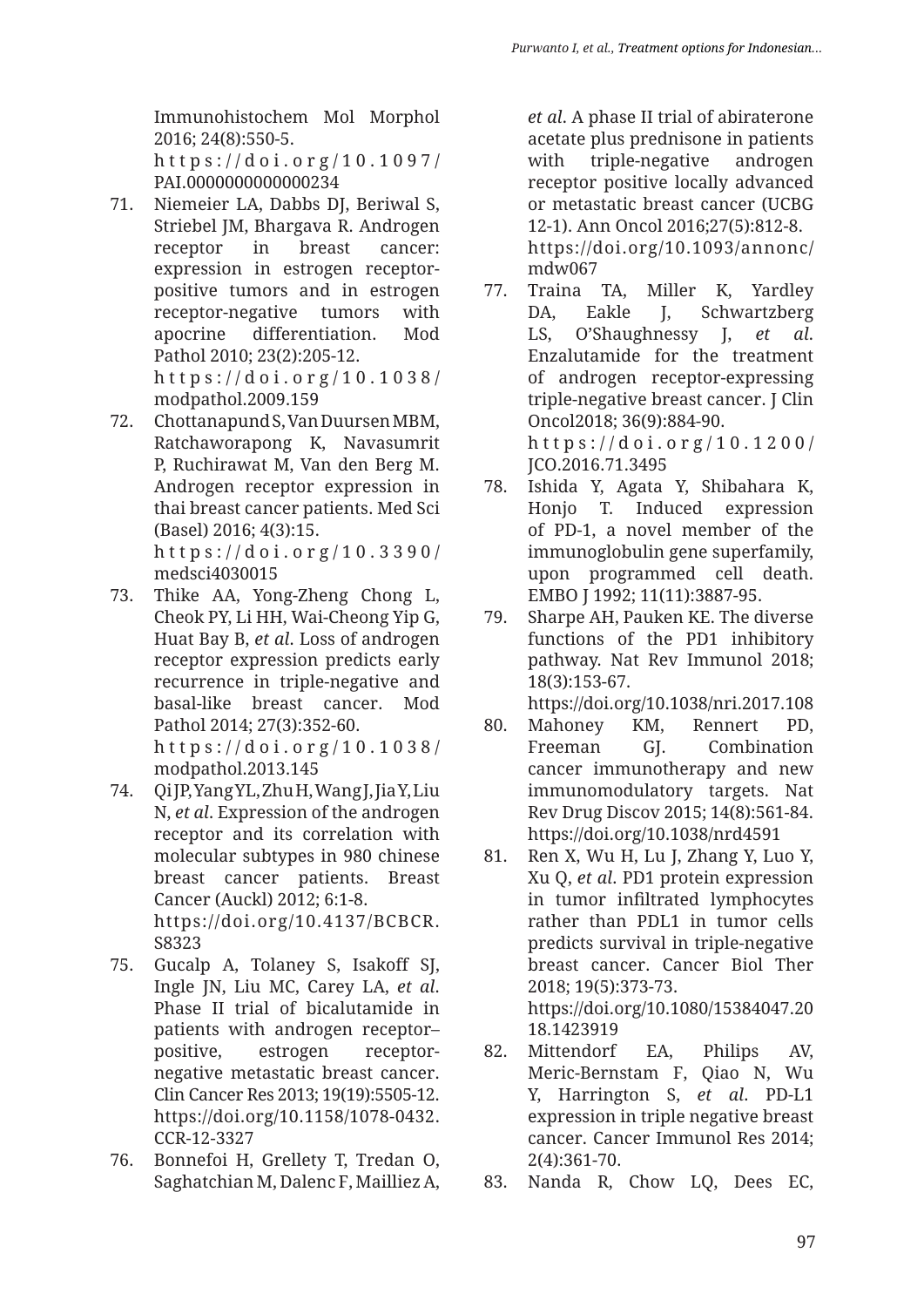Berger R, Gupta S, Geva R, *et al*. Pembrolizumab in patients with advanced triple-negative breast cancer: phase ib KEYNOTE-012 study. J Clin Oncol 2016; 34(21):2460-7. https://doi.org/10.1200/ JCO.2015.64.8931

- 84. Schmid P, Park YH, Muñoz-Couselo E, Kim SB, Sohn J, Im SA. Pembrolizumab (pembro) + chemotherapy (chemo) as neoadjuvant treatment for triple negative breast cancer (TNBC): Preliminary results from KEYNOTE-173. I Clin Oncol2017: 35(suppl):556.
- 85. Cancer Genome Atlas Network. Comprehensive molecular portraits of human breast tumors. Nature 2012; 490(7418):61-70. https://doi.org/10.1038/ nature11412
- 86. Gatalica Z, Snyder C, Maney T, Ghazalpour A, Holterman DA, Xiao N, *et al*. Programmed cell death 1 (PD-1) and its ligand (PD-L1) in common cancers and their correlation with molecular cancer type. Cancer Epidemiol Biomarkers Prev 2014; 23(12):2965-70. https://doi.org/10.1158/1055-9965. EPI-14-0654
- 87. AiErken N, Shi HJ, Zhou Y, Shao N, Zhang J, Shi Y, *et al*. High PD-L1 expression is closely associated with tumor-infiltrating lymphocytes and leads to good clinical outcomes in chinese triple negative breast cancer patients. Int J Biol Sci 2017; 13(9):1172-9.

https://doi.org/10.7150/ijbs.20868

88. Denkert C, von Minckwitz G, Brase JC, Sinn BV, Gade S, Kronenwett R, *et al*. Tumor infiltrating lymphocytes and response to neoadjuvant chemotherapy with or without carboplatin in human epidermal growth factor receptor-2 positive and triple-negative primary breast cancers. J Clin Oncol 2015;33(9):983-91. https://doi.org/10.1200/JCO.2014.58.1967

- 89. Nanda R, Liu MC, Yau C, Asare S, Hylton N, Van't Veer L, *et al*. Pembrolizumab plus standard neoadjuvant therapy for high-risk breast cancer (BC): Results from I-SPY 2. J Clin Oncol 2017; 35(Suppl 15):506.
- 90. Adams S, Loi S, Toppmeyer D, Cescon DW, *et al*. Phase 2 study of pembrolizumab as firstline therapy for PD-L1–positive metastatic triple-negative breast cancer (mTNBC): Preliminary data from KEYNOTE-086 cohort B. Clin Oncol 2017; 35(suppl 15):1088.
- 91. Adams S, Diamond JR, Hamilton EP, *et al*. Phase Ib trial of atezolizumab in combination with nab-paclitaxel in patients with metastatic triplenegative breast cancer (mTNBC). J Clin Oncol2016; 34(suppl):1009.
- 92. Pivot X, Marmé F, Koenigsberg R, Guo M, Berrak E, Wolfer A. Pooled analyses of eribulin in metastatic breast cancer patients with at least one prior chemotherapy. Ann Oncol 2016; 27(8):1525-31. https://doi.org/10.1093/annonc/ mdw203
- 93. Manikhas A, Kovalenko E, Manzyuk V, Bolotina LV, Zhilyaeva L, Karabina E. Efficacy and safety of eribulin in patients with triple negative metastatic breast cancer: Real life experience. J Clin Oncol 2017; 35(suppl 15):e12580.
- 94. Eisai Co., Ltd. Updated Analysis Of Phase Ib/Ii Study Of Eribulin And Pembrolizumab Combination Regimen In Metastatic Triple-Negative Breast Cancer Presented At San Antonio Breast Cancer Symposium. Accessed Feb Wednesday, 2018. http://www.eisai. com/news/enews201770pdf.pdf.
- 95. Coradini D, Biganzoli E, Ardoino I, Ambrogi F, Boracchi P, Demicheli R,*et al*. p53 status identifies triplenegative breast cancer patients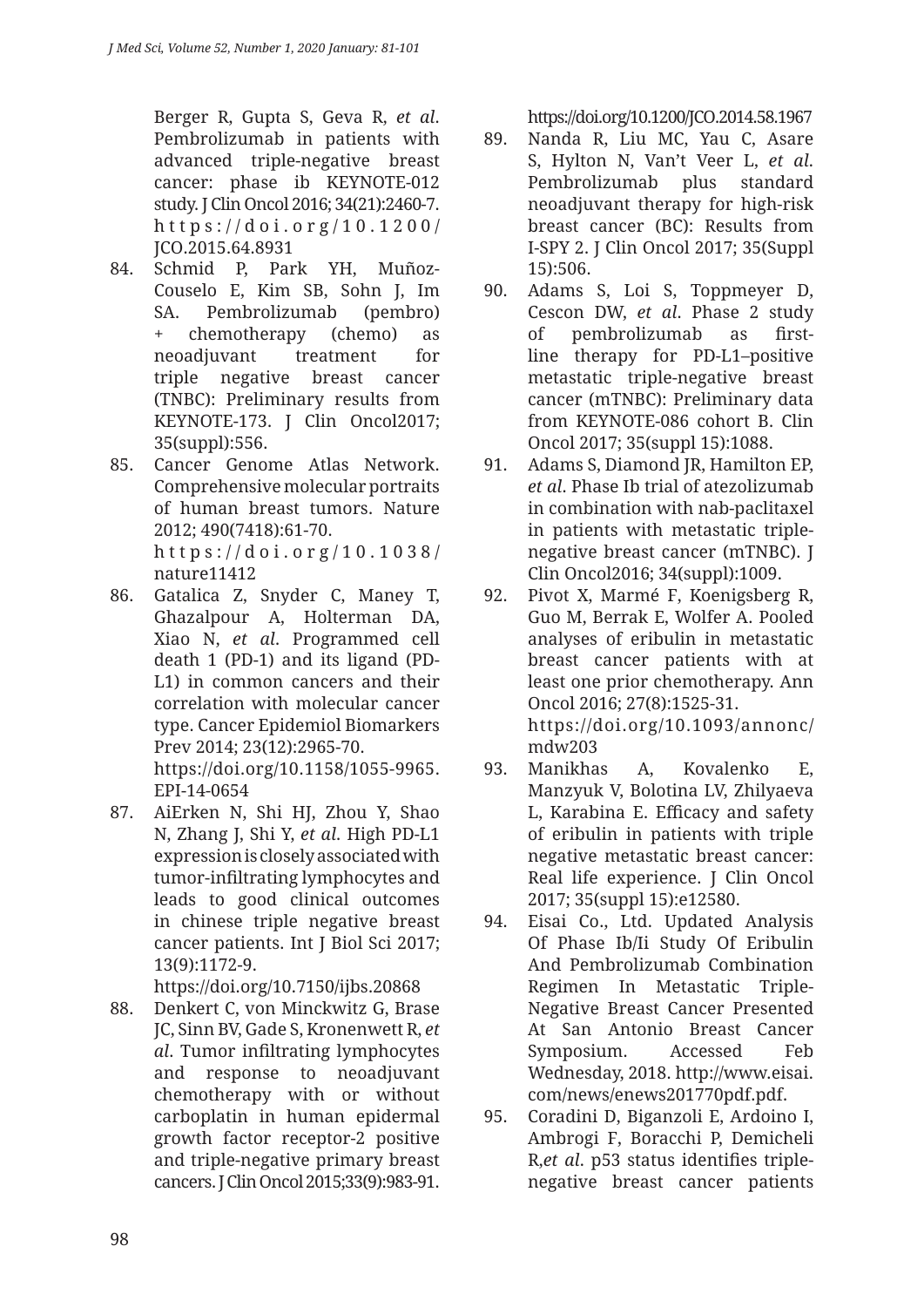who do not respond to adjuvant chemotherapy. Breast 2015; 24(3):294-7.

https://doi.org/10.1016/j. breast.2015.01.007

- 96. Biganzoli E, Coradini D, Ambrogi F, Garibaldi JM, Lisboa P, Soria D, *et al*. p53 status identifies two subgroups of triple-negative breast cancers with distinct biological features. JpnJ Clin Oncol2011; 41(2):172-9. https://doi.org/10.1093/jjco/hyq227
- 97. Millis SZ, Gatalica Z, Winkler J, Vranic S, Kimbrough J, Reddy S,*et al*. Predictive biomarker profiling of > 6000 breast cancer patients shows heterogeneity in TNBC, with treatment implications. Clin Breast Cancer 2015; 15(6):473-81.e3. https://doi.org/10.1016/j. clbc.2015.04.008
- 98. Walerych D, Napoli M, Collavin L, Del Sal G. The rebel angel: mutant p53 as the driving oncogene in breast cancer. Carcinogenesis 2012; 33(11):2007-17. https://doi.org/10.1093/carcin/

bgs232

- 99. Synnott NC, Murray AM, O'Donovan N, Duffy MJ, Crown J. Combined treatment using the anti-p53 drug, APR-246 and eribulin: Synergistic growth inhibition in p53-mutated breast cancer cells. J Clin Oncol 2017; 35(suppl 15):e14098.
- 100. Westin SN, Nieves-Neira W, Lynam C, Salim KY, Silva AD, Ho RT, Mills GB, Coleman RL, Janku F, Matei D. Safety and early efficacy signals for COTI-2, an orally available small molecule targeting p53, in a phase I trial of recurrent gynecologic cancer [abstract]. In: Proceedings of the American Association for Cancer Research Annual Meeting 2018. Cancer Res 2018; 78(13): Abstract nr CT033.
- 101. Gourley C, Green J, Gabra H, Vergote I, Basu B, Brenton JD, Björklund U, Smith AM, Euler MV. PISARRO: A

EUTROC phase Ib study of APR-246 in combination with carboplatin (C) and pegylated liposomal doxorubicin (PLD) in platinum sensitive relapsed high grade serous ovarian cancer (HGSOC). J Clin Oncol 2016; 5571.

- 102. Lü L, Mao X, Shi P, He B, Xu K, Zhang S, *et al*. Micro RNAs in the prognosis of triple-negative breast cancer. Medicine (Baltimore) 2017; 96(22):e7085. https://doi.org/10.1097/ MD.0000000000007085.
- 103. Svoboda M, Sana J, Redova M, Navratil J, Palacova M, Fabian P, *et al*. MiR-34b is associated with clinical outcome in triple-negative breast cancer patients. Diagn Pathol 2012; 7:31. https://doi.org/10.1186/1746-1596-7-31
- 104. Chen LL, Zhang ZJ, Yi ZB, Li JJ. MicroRNA-211-5p suppresses tumour cell proliferation, invasion, migration and metastasis in triplenegative breast cancer by directly targeting SETBP1. Br J Cancer 2017; 117(1):78-88.

https://doi.org/10.1038/bjc.2017.150

- 105. Mitra S. MicroRNA therapeutics in triple negative breast cancer. Arch Pathol Clin Res 2017; 1:009-017. https://doi.org/10.29328/journal. hjpcr.1001003
- 106. Ouyang M, Li Y, Ye S, Ma J, Lu L, Lv W, *et al*. MicroRNA profiling implies new markers of chemoresistance of triple-negative breast cancer. PLoS One 2014; 9(5):e96228. https://doi.org/10.1371/journal. pone.0096228
- 107. Wu J, Sun Z, Sun H, Li Y. MicroRNA 27a promotes tumorigenesis via targeting AKT in triple negative breast cancer. Mol Med Rep 2018; 17(1):562-70. https://doi.org/10.3892/ mmr.2017.7886
- 108. Sun X, Li Y, Zheng M, Zuo W, Zheng W. MicroRNA-223 increases the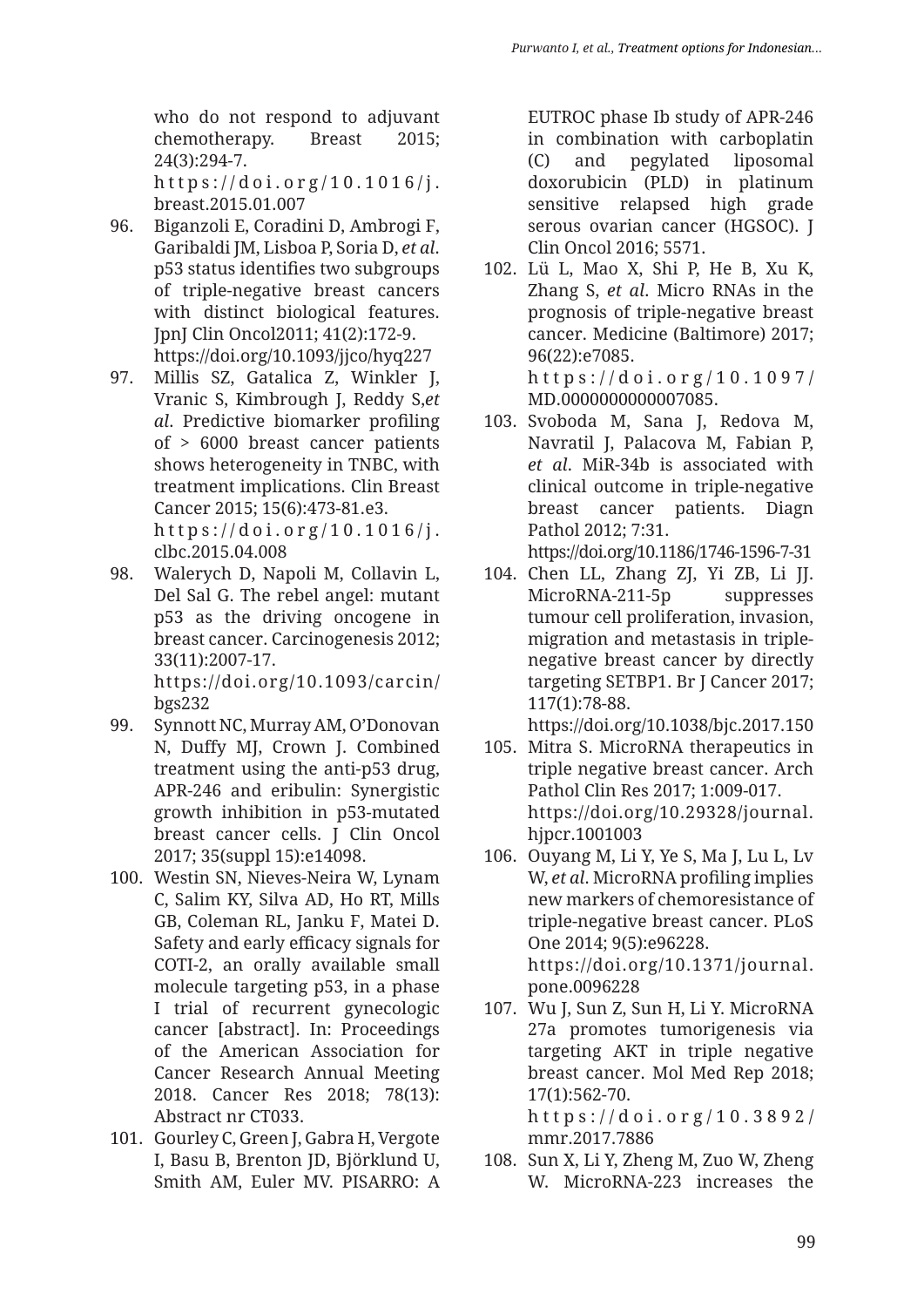sensitivity of triple-negative breast cancer stem cells to TRAIL-induced apoptosis by targeting HAX-1. PLoS One 2016; 11(9):e0162754.

https://doi.org/10.1371/journal. pone.0162754

- 109. Zhang Y, Kwok-Shing Ng P, Kucherlapati M, Chen F, Liu Y, Tsang YH, *et al*. A pan-cancer proteogenomic atlas of PI3K/AKT/ mTOR pathway alterations.Cancer Cell2017; 31(6):820-32.e3. https://doi.org/10.1016/j. ccell.2017.04.013
- 110. Woo SU, Sangai T, Akcakanat A, Chen H, Wei C, Meric-Bernstam F. Vertical inhibition of the PI3K/Akt/ mTOR pathway is synergistic in breast cancer. Oncogenesis 2017; 6(10):e385.

https://doi.org/10.1038/ oncsis.2017.86

- 111. Polivka JJr, Janku F. Molecular targets for cancer therapy in the PI3K/AKT/mTOR pathway. Pharmacol Ther 2014; 142(2):164-75. https://doi.org/10.1016/j. pharmthera.2013.12.004
- 112. Solzak JP, Atale RV, Hancock BA, Sinn AL, Pollok KE, Jones DR, *et al*. Dual PI3K and Wnt pathway inhibition is a synergistic combination against triple negative breast cancer. NPJ Breast Cancer 2017; 3:17. https://doi.org/10.1038/s41523-017- 0016-8
- 113. de Lint K, Poell JB, Soueidan H, Jastrzebski K, Vidal Rodriguez J, Lieftink C,*et al*. Sensitizing triplenegative breast cancer to PI3K inhibition by cotargeting IGF1R. Mol Cancer Ther 2016; 15(7):1545-56. https://doi.org/10.1158/1535-7163. MCT-15-0865
- 114. Gohr K, Hamacher A, Engelke LH, Kassack MU. Inhibition of PI3K/ Akt/mTOR overcomes cisplatin resistance in the triple negative breast cancer cell line HCC38. BMC Cancer 2017; 17(1):711.

https://doi.org/10.1186/s12885-017- 3695-5

115. Basho RK, Gilcrease M, Murthy RK, Helgason T, Karp DD, Meric-Bernstam F, *et al*. Targeting the PI3K/AKT/mTOR pathway for the treatment of mesenchymal triple-negative breast cancer: evidence from a phase I trial of mTOR inhibition in combination with liposomal doxorubicin and bevacizumab. JAMA Oncol 2017; 3(4):509-15. https://doi.org/10.1001/

jamaoncol.2016.5281

- 116. Tumonggor MK, Karafet TM, Hallmark B, Lansing JS, Sudoyo H, Hammer MF, *et al*. The Indonesian archipelago: an ancient genetic highway linking Asia and the Pacific. J Hum Genet 2013; 58(3):165-73. https://doi.org/10.1038/jhg.2012.154
- 117. Dent R, Trudeau M, Pritchard KI,Hanna WM, Kahn HK, Sawka CA, *et al*. Triple-negative breast cancer: clinical features and patterns of recurrence. Clin Cancer Res 2017; 13(15 Pt 1):4429-34. https://doi.org/10.1158/1078-0432. CCR-06-3045
- 118. Sirohi B, Arnedos M, Popat S, Ashley S, Nerurkar A, Walsh G, *et al*. Platinum-based chemotherapy in triple-negative breast cancer. Ann Oncol 2008; 19(11):1847-52. https://10.1093/annonc/mdn395
- 119. Kaplan HG, Malmgren JA, Atwood M. T1N0 triple negative breast cancer: risk of recurrence and adjuvant chemotherapy. Breast J 2009; 15(5):454-60. https://doi.org/10.1111/j.1524- 4741.2009.00789.x
- 120. Liedtke C, Mazouni C, Hess KR, André F, Tordai A, Mejia JA, *et al*. Response to neoadjuvant therapy and long-term survival in patients with triple-negative breast cancer. J Clin Oncol2008; 26(8):1275-81. https://doi.org/10.1200/JCO.2007.14.4147